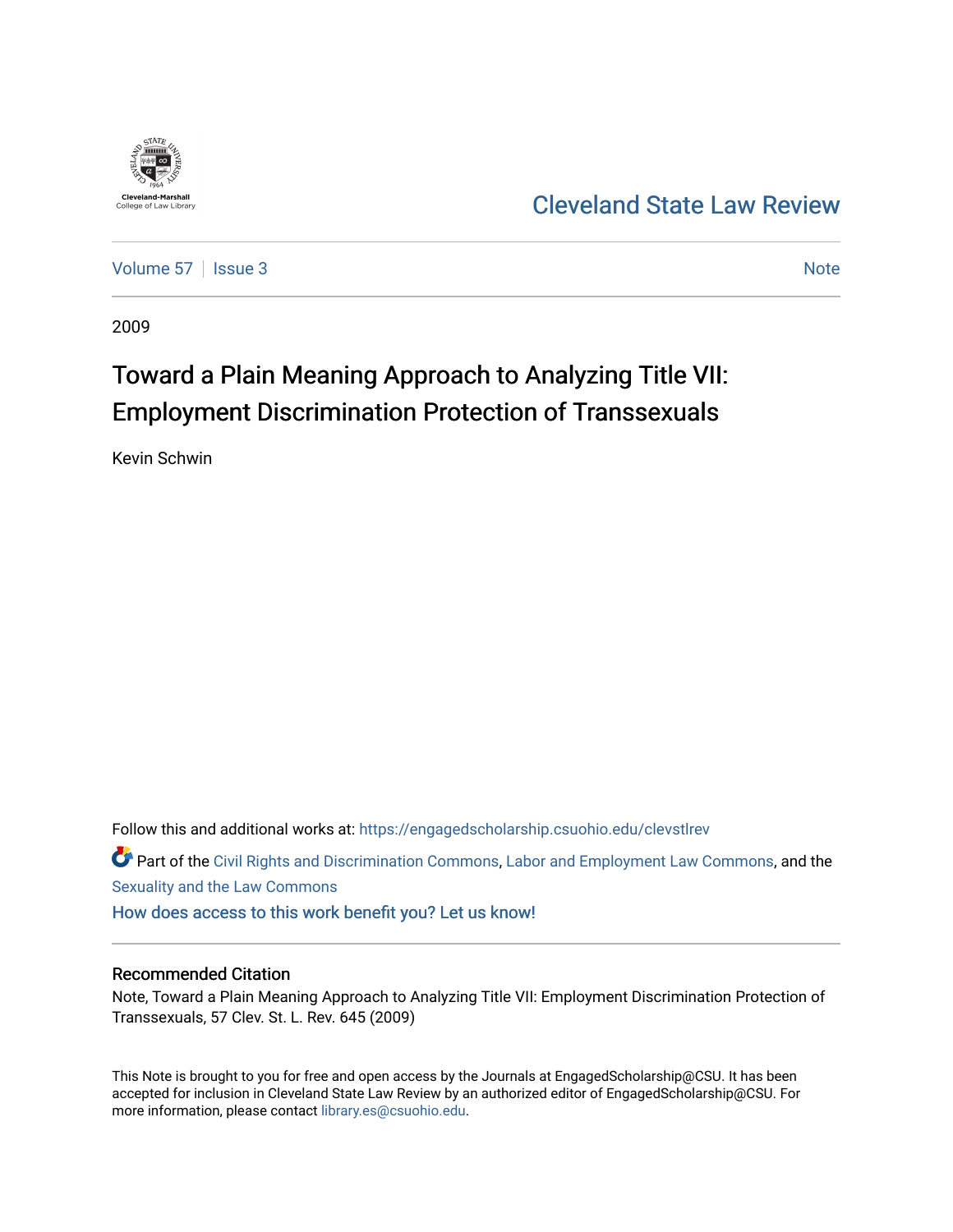## TOWARD A PLAIN MEANING APPROACH TO ANALYZING TITLE VII: EMPLOYMENT DISCRIMINATION PROTECTION OF TRANSSEXUALS

## KEVIN SCHWIN<sup>∗</sup>

| I.    |                                                  |  |
|-------|--------------------------------------------------|--|
| Π.    | WHO ARE TRANSSEXUALS AND HOW DO THEY             |  |
|       | DIFFER FROM OTHER TRANSGENDERED INDIVIDUALS? 646 |  |
| III.  | LEGISLATIVE APPROACHES TO THE PROTECTION OF      |  |
|       | <b>TRANSSEXUALS AND OTHER TRANSGENDERED</b>      |  |
|       |                                                  |  |
| IV.   | SO WHAT IF TRANSSEXUALS ARE PROTECTED            |  |
|       |                                                  |  |
| V.    | DOING AWAY WITH THE CONGRESSIONAL INTENT         |  |
|       | <b>APPROACH IN ANALYZING WHETHER TITLE VII</b>   |  |
|       |                                                  |  |
|       | Holloway v. Arthur Andersen & Co 658<br>A.       |  |
|       | B.                                               |  |
|       | $\mathcal{C}$                                    |  |
| VI.   | THE SEX STEREOTYPING THEORY IS AN INAPPROPRIATE  |  |
|       | METHOD OF DETERMINING WHETHER TITLE VII          |  |
|       |                                                  |  |
|       | A.                                               |  |
|       | $R_{-}$                                          |  |
|       | $C_{\cdot}$                                      |  |
|       | D.                                               |  |
| VII.  | <b>COURTS SHOULD ANALYZE WHETHER TITLE VII</b>   |  |
|       | PROTECTS TRANSSEXUALS BY LOOKING TO THE          |  |
|       |                                                  |  |
|       | А.                                               |  |
|       | $B_{\cdot}$                                      |  |
|       | $C_{\cdot}$                                      |  |
| VIII. |                                                  |  |
|       |                                                  |  |

## I. INTRODUCTION

Does "because of sex" include "because of transsexualism"? Such a simple question, but such a complicated answer. The answer is so complicated that federal

<sup>∗</sup> J.D., *cum laude*, 2008, Cleveland State University, Cleveland-Marshall College of Law. Mr. Schwin would like to thank Professors Ken Kowalski and Susan Becker for their help in writing this article.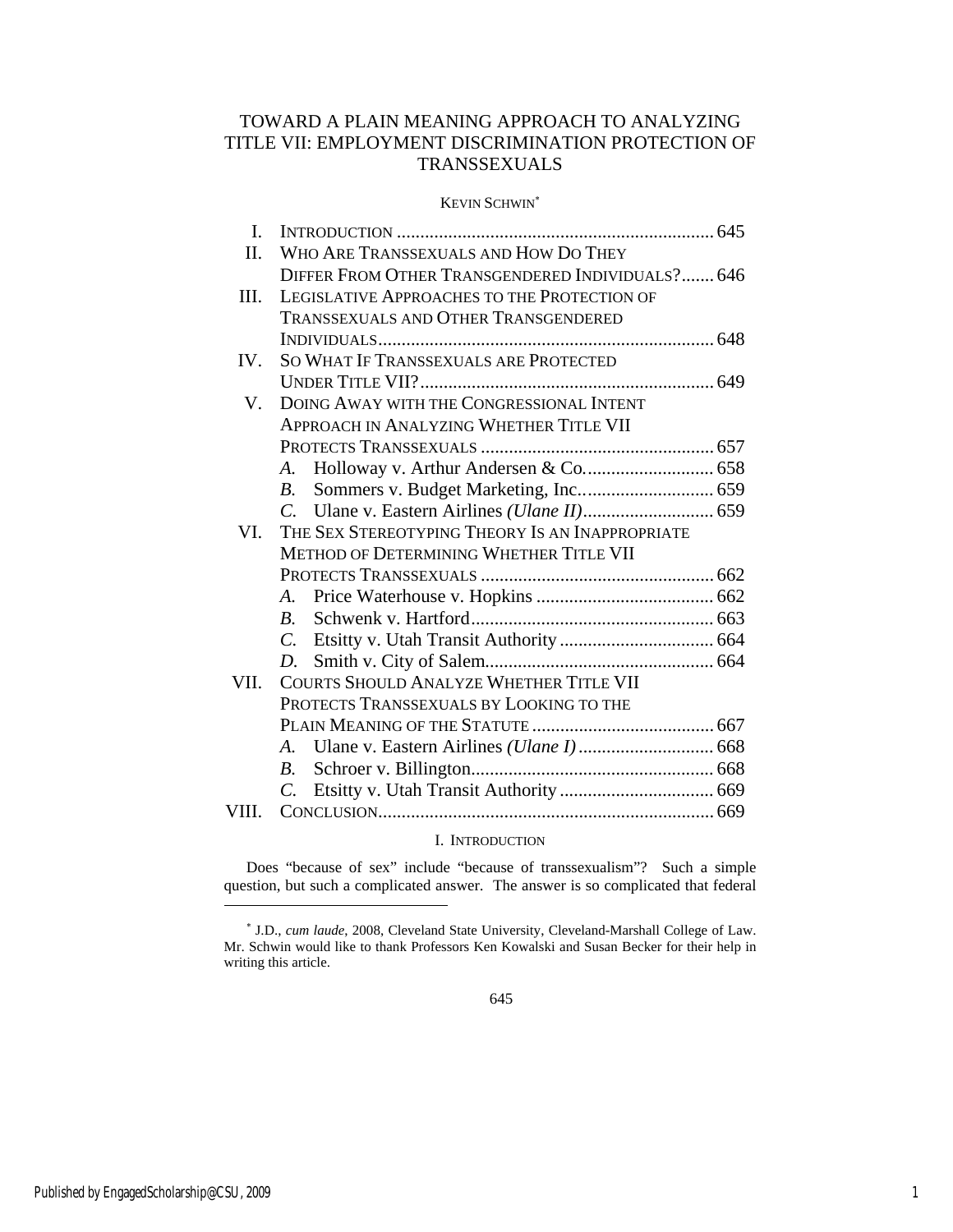courts have been unable to find even one cut and dried way to analyze the issue. Instead, the cases directly on point have resulted in at least three doctrinal approaches to resolving the question.<sup>1</sup> The first approach is what this author calls the "congressional intent" analysis.<sup>2</sup> The next approach is what this author calls the "sex stereotyping" analysis.<sup>3</sup> Lastly, there is the "plain meaning" analysis.<sup>4</sup> Not only are courts inconsistent in how they analyze these cases, but courts are also inconsistent in reaching conclusions under certain consistent approaches.<sup>5</sup> The purpose of this Article is two-fold. First, this Article will discuss whether transsexuals should be protected at all from employment discrimination, and if so, whether protection should be accomplished through legislative or judicial means. Then, the Article will discuss each of the aforementioned approaches and advocate for a logical and consistent manner in which courts should decide cases under Title VII where a transsexual plaintiff alleges discrimination because of sex.

Part I discusses both the factual and legal distinctions between "transsexuals," "transgendered," and "inter-sexed" individuals. Part II discusses various legislative approaches to protection of transsexuals and other transgendered individuals. Part III discusses the ramifications of holding that Title VII protects transsexuals from employment discrimination and concludes that federal law should protect transsexuals from employment discrimination. Part IV discusses the "congressional intent" approach and concludes that courts should abandon the use of this approach in the context of deciding whether Title VII protects transsexuals. Part V discusses the "sex stereotyping" approach and concludes that this approach is not well-suited for deciding whether transsexuals are members of a "protected class" under Title VII. Part VI discusses the "plain meaning" approach and concludes that this approach is the most appropriate way to resolve whether Title VII protects transsexuals. The conclusion advocates for the use of the "plain meaning" approach in analyzing cases involving transsexuals.

## II. WHO ARE TRANSSEXUALS AND HOW DO THEY DIFFER FROM OTHER TRANSGENDERED INDIVIDUALS?

No federal court has espoused a legal definition of the word "transsexual" in anything but *dicta*. 6 The medical profession defines transsexuals as individuals who "[experience] great discomfort regarding their actual anatomic gender" and "who are committed to altering their physical appearance through cosmetics, hormones, and,

<sup>5</sup> Compare id., at 212 (holding that transsexuals are protected by Title VII under a "plain meaning" analysis), *with* Etsitty v. Utah Transit Auth., 502 F.3d 1215, 1221 (10th Cir. 2007) (holding that transsexuals are not protected by Title VII under a "plain meaning" analysis).

<sup>6</sup> *See, e.g.*, *Ulane*, 742 F.2d at 1083 n.3 (defining "transsexualism" as "a condition that exists when a physiologically normal person . . . experiences discomfort or discontent about nature's choice of his or her particular sex and prefers to be the other sex").

 $1$  *See, e.g.*, Barnes v. City of Cincinnati, 401 F.3d 729 (6th Cir. 2005); Ulane v. E. Airlines, Inc. 742 F.2d 1081 (7th Cir. 1984); Schroer v. Billington, 424 F. Supp. 2d 203 (D.D.C. 2006).

<sup>2</sup> *See, e.g.*, *Ulane*, 742 F.2d 1081.

<sup>3</sup> *See, e.g.*, *Barnes*, 401 F.3d 729.

<sup>4</sup> *See, e.g.*, *Schroer*, 424 F. Supp. 2d 203.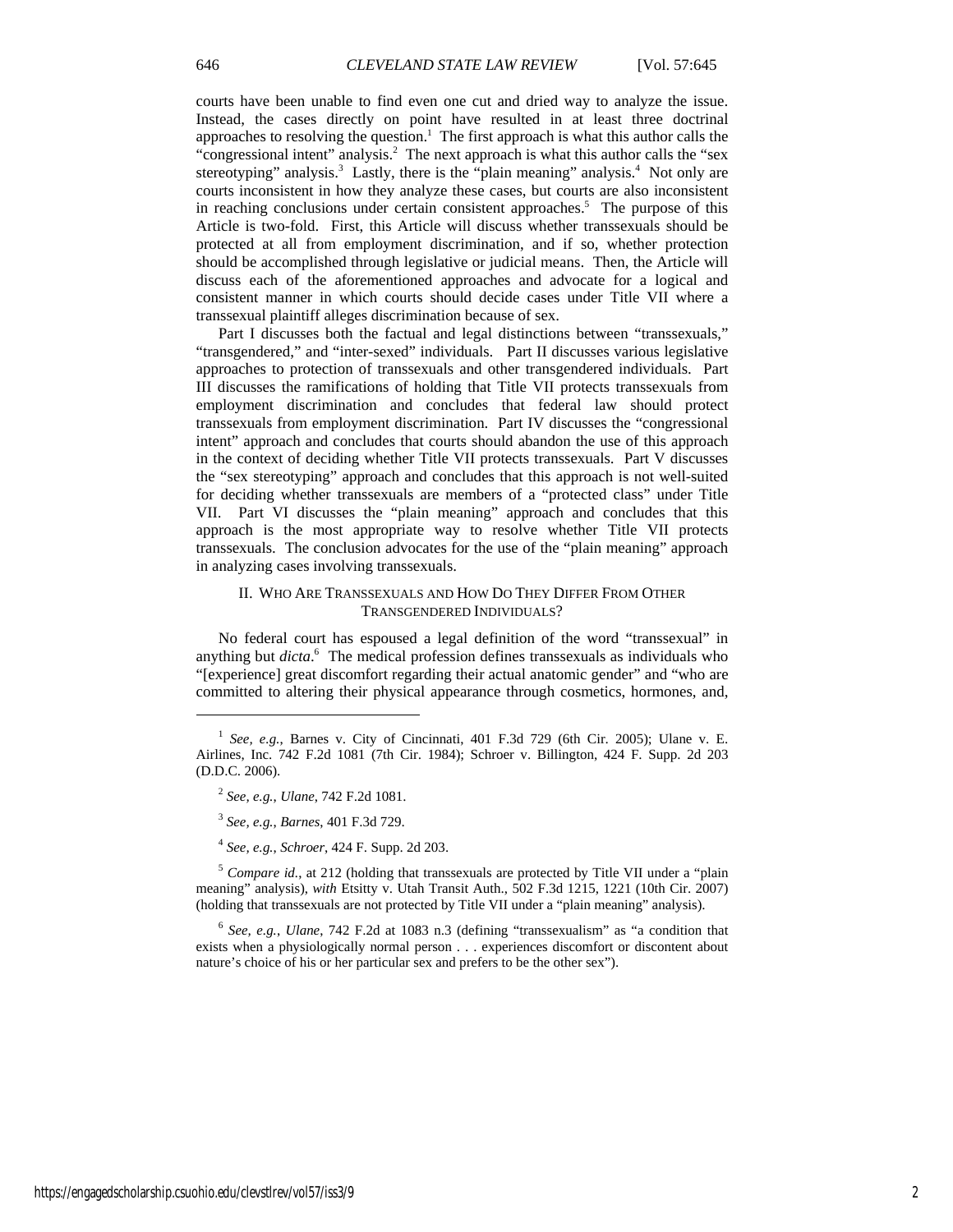in some cases, surgery."7 Transsexuals do not identify themselves as being members of the sex that they were assigned at birth, $\delta$  whereas transvestites are content with the sex they were assigned at birth, but dress as people of the opposite sex for sexual arousal.<sup>9</sup> One study, however, reveals that the distinction between transsexuals and transvestites is not so clear.<sup>10</sup> The study notes that, "trans people have complex gender identities, often moving from one 'trans' category into another over time."11 The term "transgendered" is used as an umbrella term to describe anybody whose dress and/or behavior can be interpreted as transgressing gender roles.<sup>12</sup> This includes transsexuals, transvestites, and other categories of people whose dress and/or behavior do not conform to gender roles. $^{13}$ 

Intersexed individuals, on the other hand, are not necessarily transgendered people. Intersexed individuals are a category of people whose sex at birth is ambiguous for one of two reasons: (1) the sexual organ can be classified as either an abnormally small penis or a large clitoris;<sup>14</sup> or (2) they are chromosomally of one sex but they develop genetalia of the opposite sex because of a genetic mutation.<sup>15</sup> Intersexed individuals may also have gender identity issues, thereby making them transgendered as well.<sup>16</sup> However, the two categories are separate and distinct.<sup>17</sup> This Article will not further discuss issues involving intersexed individuals.

Interestingly, the medical profession uses the term "transsexualism" as an informal synonym for "gender identity disorder" or GID.<sup>18</sup> The standard medical procedure for treating GID is referred to as "triadic therapy," and it consists of: (1)

 $\overline{a}$ 

<sup>10</sup> See STEPHEN WHITTLE, LEWIS TURNER & MARYAM AL-ALAMI, EQUALITIES REVIEW, ENGENDERED PENALTIES: TRANSGENDERED AND TRANSSEXUAL PEOPLE'S EXPERIENCES OF INEQUALITY AND DISCRIMINATION 14 (2007), http://www.pfc.org.uk/files/Engendered Penalties.pdf.

 $11 \, \mu$ 

<sup>12</sup> *See* Richard Ekins & Dave King, *Blending Genders: Contributions to the Emerging Field of Transgender Studies*, 1 INT'L J. TRANSGENDERISM 1, 1 (1997), *available at*  http://www.symposion.com/ijt/ijtc0101.htm.

<sup>13</sup> *See id.*

<sup>14</sup> *See* Jennifer Rellis, "*Please Write 'E' in This Box" Toward Self-Identification and Recognition of a Third Gender: Approaches in the United States and India*, 14 MICH. J GENDER & L. 223, 226 (2008).

<sup>15</sup> *See id.*; *see also*, NAT'L ORG. FOR RARE DISORDERS, INC., REPORT: ANDROGEN INSENSITIVITY SYNDROME, PARTIAL (2005), *available at* http://www.webmd.com/sexualconditions/androgen-insensitivity-syndrome-partial.

<sup>16</sup> *See* Rellis, *supra* note 14, at 226-27.

<sup>17</sup> *See id.*

<sup>18</sup> *See The Harry Benjamin Int'l Gender Dysphoria Ass'n, Standards of Care for Gender Identity Disorders*, (6th ed. 2001) at 2, http://www.wpath.org/Documents2/socv6.pdf.

<sup>7</sup> WebMD, *Gender Identity Disorder*, http://www.webmd.com/sex/gender-identitydisorder (last visited Sept. 5, 2009).

<sup>8</sup> *See id.*

<sup>9</sup> *Ulane*, 742 F.2d at 1083 n.3.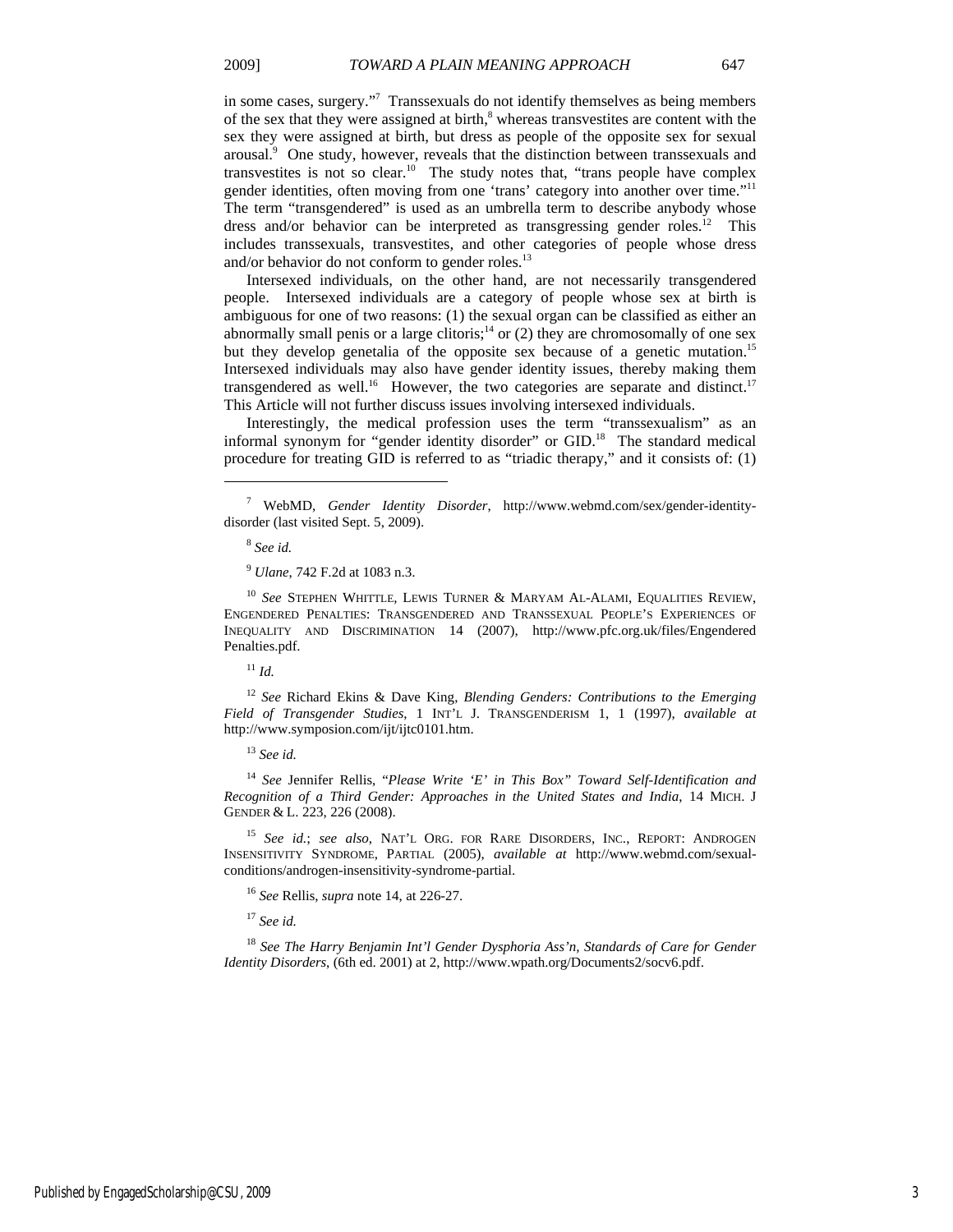real-life experience living as a person of the self-identified sex; (2) hormone therapy; and  $(3)$  surgery to change genitalia and other sex characteristics.<sup>19</sup> This protocol of medical treatment for transsexuals is malleable, however, and according to the medical profession, not all people with GID "need or want all three elements of triadic therapy."20

In order to state a claim as a "transsexual" under Title VII, courts seem to require more than a mere diagnosis of "gender identity disorder."<sup>21</sup> In fact, in every reported Title VII case involving a transsexual plaintiff, the plaintiff not only had GID, but also underwent (or sought to undergo) sex reassignment surgery.<sup>22</sup> Also, in many cases, the court required substantial medical evidence regarding GID.<sup>23</sup>

## III. LEGISLATIVE APPROACHES TO THE PROTECTION OF TRANSSEXUALS AND OTHER TRANSGENDERED INDIVIDUALS

Numerous states, counties, and municipalities have enacted legislation that either explicitly declares that employment discrimination on the basis of "gender identity" is forbidden,<sup>24</sup> or that protects transsexuals and other transgendered individuals under a prohibition of discrimination because of "sex"<sup>25</sup> or because of "sexual orientation."26 Other state law protected classes that include transsexuals are "gender," "transgender status," and "affectional preference."<sup>27</sup> All in all, thirteen states, the District of Columbia, and 108 localities have enacted legislation explicitly protecting transsexuals and other transgendered individuals from employment

 $\overline{a}$ 

<sup>22</sup> *See, e.g.*, *Schroer*, 424 F. Supp. 2d at 213.

<sup>23</sup> *See, e.g.*, *id.*

<sup>24</sup> *See, e.g.*, N.M. STAT. § 28-1-7(A) (2007); R.I. GEN. LAWS § 28-5-7(1)(I) (2007); N.J. STAT. ANN. § 10-5-12(a) (West 2007).

<sup>25</sup> *See, e.g.*, CAL. GOV'T CODE § 12926(p) (West 2007); CAL. PENAL CODE § 422.56(c) (West 2009).

<sup>26</sup> *See, e.g.*, MINN. STAT. § 363A.08(2) (2007); 775 ILL. COMP. STAT. § 5/1-103(O-1) (2008).

 $27$  For a complete list of all the states, counties, and municipalities that have legislation explicitly protecting transsexuals from employment discrimination and other forms of discrimination, see Transgender Law and Policy Ins., *Scope of Explicitly Transgender-Inclusive Anti-Discrimination Laws*, http://www.thetaskforce.org/downloads/reports/fact \_sheets/TI\_antidisc\_laws\_7\_08.pdf (last visited Sept. 6, 2009).

<sup>19</sup> *Id.* at 3.

<sup>20</sup> *Id.*

<sup>21</sup> *See, e.g.*, Schroer v. Billington, 424 F. Supp. 2d 203, 213 (D.D.C. 2006) (requiring the plaintiff to develop a more thorough factual record that "reflects the scientific basis of sexual identity in general, and gender dysphoria in particular"). For an argument that legal protections of transgender people are too narrow because courts tend only to protect plaintiffs who have had or seek to have sex reassignment surgery and, even in such cases, make it overly burdensome for the plaintiff to prove a case by requiring a plethora of medical evidence, see Dylan Vade, *Expanding Gender and Expanding the Law: Toward a Social and Legal Conceptualization of Gender that is More Inclusive of Transgender People*, 11 MICH. J. GENDER & L. 253, 271-73 (2005).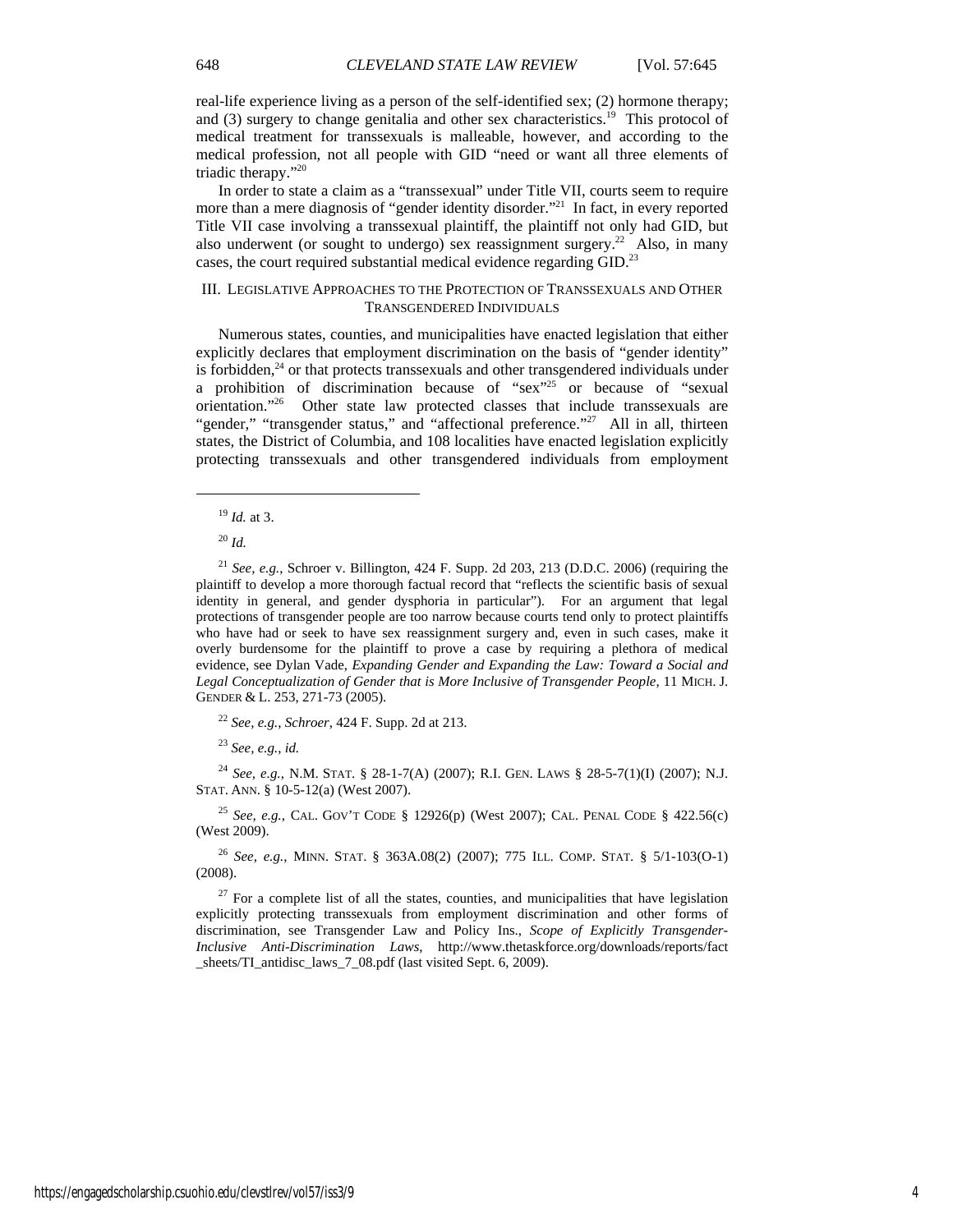discrimination.<sup>28</sup> Still other states, counties, and municipalities have enacted legislation or executive orders that protect transsexuals and other transgendered individuals who are public employees from employment discrimination.<sup>29</sup>

What explains this trend towards legislative protection of transsexuals and other transgendered individuals from employment discrimination? The answer lies in the rationale behind anti-discrimination laws in general. The goal of employment discrimination law in general is to achieve equal employment opportunities for everybody.<sup>30</sup> The law seeks to have employment decisions based solely on merit (i.e., the quality of an individual's work performance), rather than on immutable characteristics such as race, skin color, sex, disability, age, etcetera.<sup>31</sup> Some of the criticism surrounding the protection of transsexuals from workplace discrimination is based on an unfortunately common misconception that transsexualism is a choice and therefore not an immutable characteristic deserving protected class status.<sup>32</sup> However, various medical studies "suggest that [transsexualism] may be caused by genetic (chromosomal) abnormalities, hormone imbalances during fetal and childhood development, defects in normal human bonding and child rearing, or a combination of these factors,"<sup>33</sup> meaning that transsexualism *is* immutable. $34$  After all, why would anybody *voluntarily* subject themselves to all the negative consequences that transsexuals often face, such as high unemployment, low wages, homelessness, lack of health care, and criminal victimization?<sup>35</sup>

#### IV. SO WHAT IF TRANSSEXUALS ARE PROTECTED UNDER TITLE VII?

Generally, Title VII represents a legislative compromise between the sometimes adverse interests of employers and employees.<sup>36</sup> This section seeks to compile the

 $\overline{a}$ 

<sup>30</sup> See Julie C. Suk, Discrimination at Will: Job Security Protections and Equal Employment Opportunity in Conflict, 60 STAN. L. REV. 73, 77 (2007).

<sup>31</sup> *See* Robert Post, Prejudicial Appearances: The Logic of American Antidiscrimination Law, 88 CAL. L. REV. 1, 8, 13, 19-20 (2000).

 $32$  For example, in a conversation I had with a fellow student about this article, the student argued that transgendered people do not deserve protection from employment discrimination because one chooses to be transgendered.

33 WebMD, *supra* note 7.

<sup>34</sup> *See* Hazel Glenn Beh, *Sex, Sexual Pleasure, and Reproduction: Health Insurers Don't Want You to Do Those Nasty Things*, 13 WIS. WOMEN'S L.J. 119, 150 (1998).

<sup>35</sup> For statistical data regarding income, health insurance, housing, employment, and abuse rates for transgendered people, see S.F. Dep't of Pub. Health, *The Transgender Community Health Project* (1999), *available at* http://www.transgenderlaw.org/resources/transfact sheet.pdf.

<sup>36</sup> *See generally*, Price Waterhouse v. Hopkins, 490 U.S. 228, 239 (1989) (referring to a "balance between employee rights and employer prerogatives"), *superseded by statute*, Civil Rights Act of 1991 § 107, Pub. L. No. 102-166, 105 Stat. 1071; McDaniel v. Essex Int'l, Inc., 571 F.2d 338, 344 (6th Cir. 1978) ("In enacting section 701(j) Congress explicitly required a balancing between the religious needs of the individual and the legitimate business needs of an employer.").

<sup>28</sup> *See id.* at 4.

<sup>29</sup> *See id.* at 5.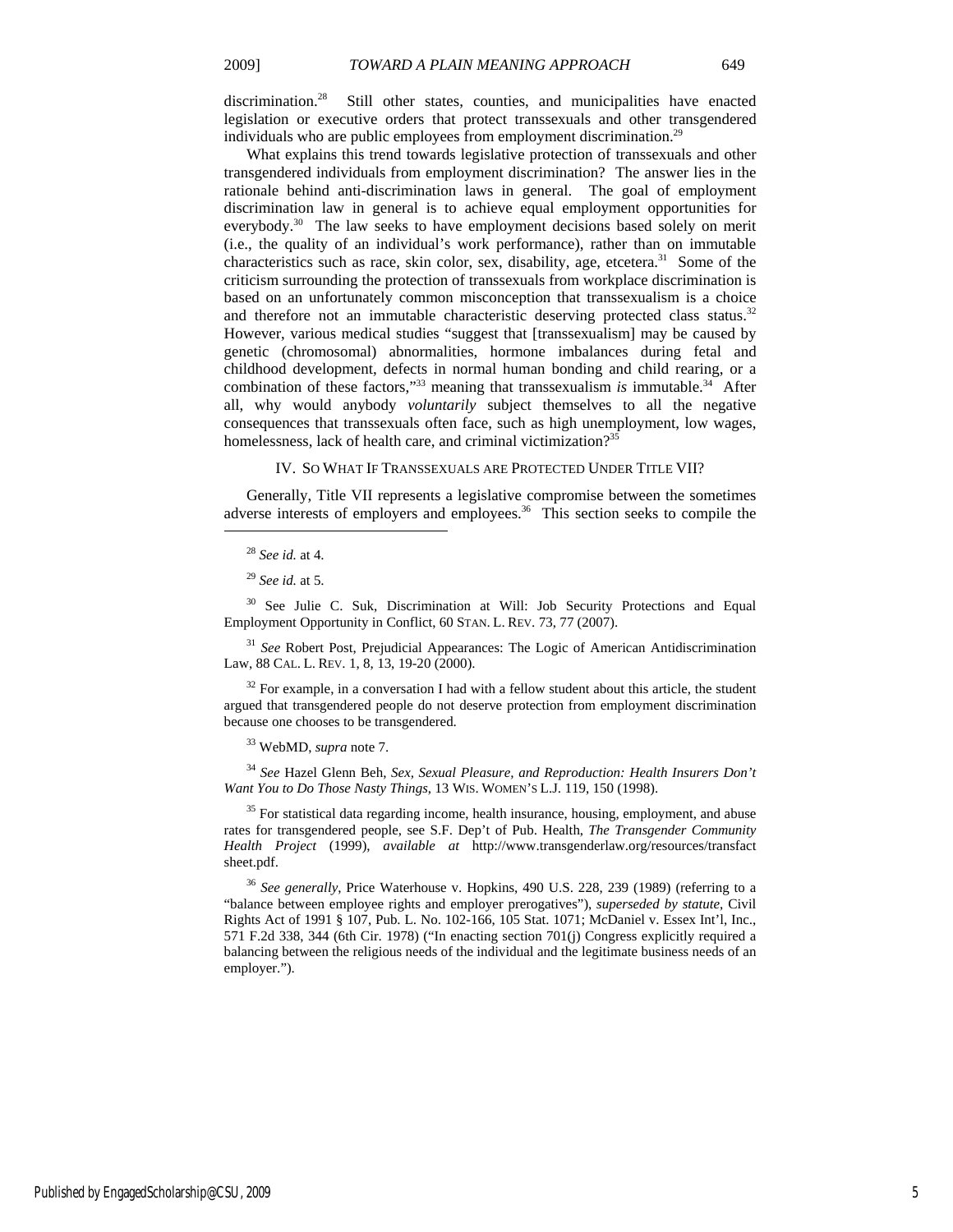This section also addresses whether a legislative or judicial approach is better suited to protect transsexuals from employment discrimination. The author concludes that a legislative approach is most appropriate, but any protection will do. Lastly, this section discusses the more difficult question of whether antidiscrimination law can adequately protect the interests of transsexuals. The author's conclusion on this point is skeptical, but hopeful.

Transsexual employees merely seek equal employment opportunities and equal protection under the law.<sup>37</sup> Yet, the available evidence shows a lack of equality for transsexuals in the workplace. About one in every 18,000 to one in every 30,000 people are male to female (MTF) transsexuals.<sup>38</sup> About one in every 54,000 to one in every  $100,000$  people are female to male (FTM) transsexuals.<sup>39</sup> Not much empirical work has been done in the area of employment of transsexuals; however, "available studies provide strong evidence that 'harassment and other forms of discrimination in the workplace, from recruitment to promotion, is endemic when it comes to transsexual people.'"40 In one survey, 37% of transsexuals said that they had been demoted or fired for being transsexual.<sup>41</sup> Another study found a 42% unemployment rate for transsexuals.<sup>42</sup> In 1999, the median monthly income for transsexuals in San Francisco was \$744 for MTF transsexuals and \$1,100 for FTM transsexuals.43 In the United Kingdom, where transsexuals are protected from employment discrimination, 22% of transsexuals, after completing sex reassignment surgery, reported that their employers forced them to use the bathroom for people of their sex assigned at birth.<sup>44</sup> Thrity-eight percent of transsexuals in the United Kingdom reported experiencing harassment at work near the time of sex reassignment surgery, while 6% of transsexuals reported physical abuse at work.<sup>45</sup>

 $\overline{a}$ 

<sup>42</sup> *See id.*

<sup>43</sup> *See* S.F. Dep't of Pub. Health, *supra* note 35.

<sup>44</sup> *See* WHITTLE, TURNER & AL-ALAMI, *supra* note 10, at 35.

<sup>45</sup> *Id.* at 23.

<sup>37</sup> *See generally*, Vade, *supra* note 21.

<sup>38</sup> *See* JSI Research and Training Inst., Inc., *Access to Health Care for Transgendered Persons in Greater Boston*, at 3 (2000), *available at* http://www.glbthealth.org/ documents/transaccessstudy.pdf.

<sup>39</sup> *See id.*

<sup>40</sup> *See* WHITTLE, TURNER & AL-ALAMI, *supra* note 10, at 22 (quoting Stephen Whittle, *Employment Discrimination and Transsexual People*, (2000), http://www.pfc.org.uk/files/ Employment.Discrimination\_and\_Transsexual\_People.pdf).

<sup>41</sup> *See id.* at 23.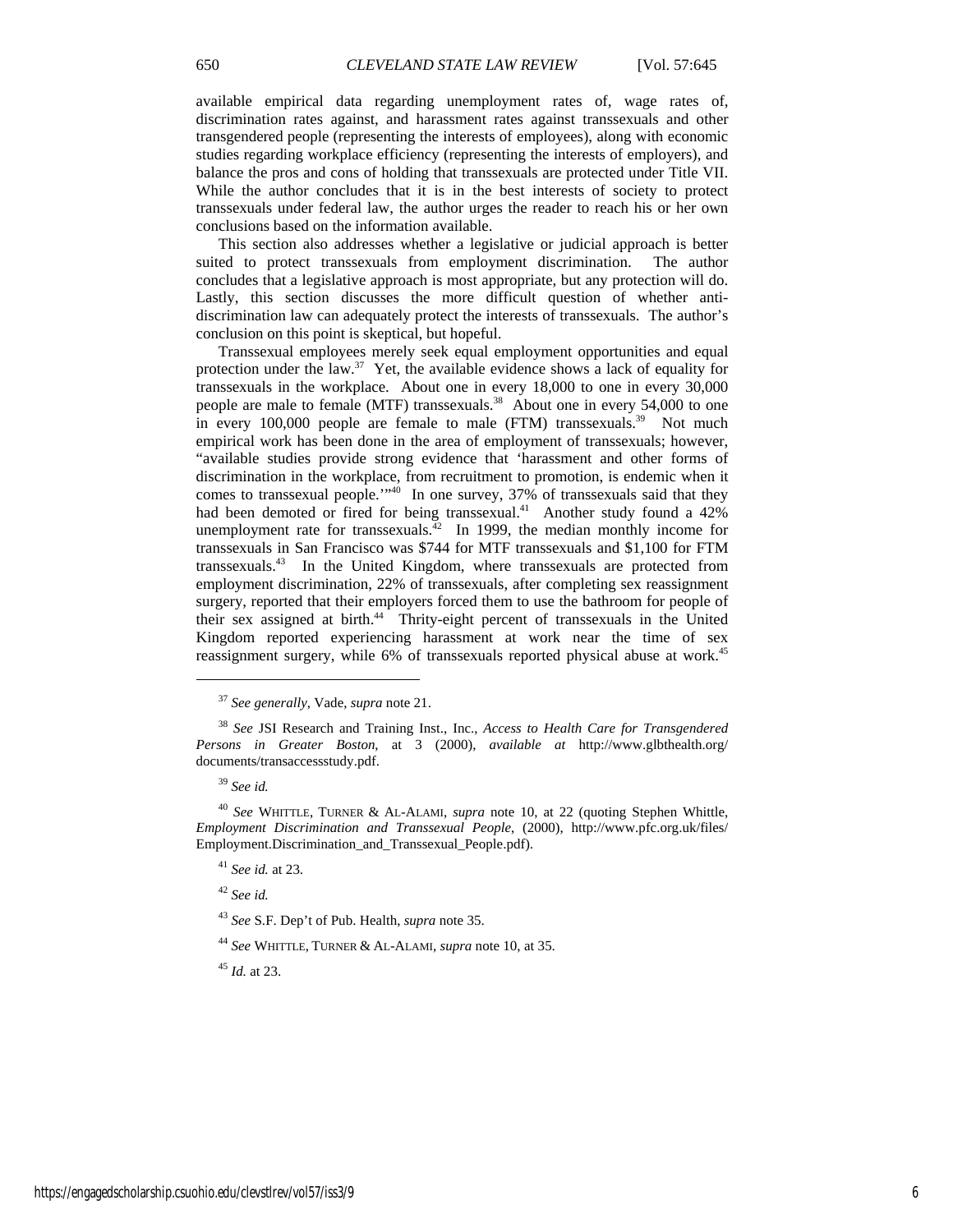Most alarmingly, one study concludes that "[t]he overall socio-economic discrimination experienced by trans people, as a result of poor pay, job loss or low income support has been strongly linked with experiencing a transgender-related violent incident."<sup>46</sup> Therefore, protecting transsexuals from employment Therefore, protecting transsexuals from employment discrimination may not only decrease unemployment and workplace harassment, but may also reduce the incidence of hate crimes.

Employers, on the other hand, are mainly interested in making money.<sup>47</sup> Most employers, especially those in highly competitive markets, seek to increase profits either through cutting costs, increasing revenues, or a combination of the two. As for cutting costs, many law and economics scholars argue that employment decisions are structured so as to reduce or eliminate transaction costs.<sup>48</sup> These scholars conclude that transaction costs are reduced, and many employers operate most efficiently, through homogeneity in the workforce.<sup>49</sup> In fact, scholar Richard Epstein, argues that "part of the problem with antidiscrimination law is that it compromises workplace efficiency by preventing employers from establishing homogeneous workplace cultures."<sup>50</sup> Other scholars contend that "[n]either antidiscrimination law nor the affirmative pursuit of diversity operates as a meaningful barrier to, or substantially undermines the incentives for employers to achieve, workplace homogeneity,"<sup>51</sup> because employers can achieve a diverse, yet homogenous, workforce by employing only those minority group members who have assimilated into the mainstream of society.52

In the case of transsexuals and other transgendered people, assimilation is nearly impossible because of strong American cultural barriers to assimilation.<sup>53</sup> If transsexuals cannot assimilate, then they will be more likely to disrupt workplace homogeneity, and thus will reduce workplace efficiency.<sup>54</sup> Perhaps the best example supporting the proposition that transsexuals cannot assimilate is the phenomenon of "transphobia." Transphobia is the widespread belief that one's doctor-assigned sex at birth is one's *true* sex and that transgendered people are "frauds against truth, or people who deceive others," because their self-identified sex does not conform to the

<sup>46</sup> *Id.*

<sup>47</sup> *See The Good Company: A Survey of Corporate Social Responsibility*, ECONOMIST, Jan. 22, 2005, at 3, *available at* http://www.economist.com/displaystory.cfm?story\_id=3555212.

<sup>48</sup> *See* Devon W. Carbado & Mitu Gulati, *The Law and Economics of Critical Race Theory: Crossroads, Directions, and a New Critical Race Theory*, 112 YALE L.J. 1757, 1788 (2003) (reviewing FRANCISO VALDES, JEROME MCCRISTAL CULP & ANGELA P. HARRIS, CROSSROADS, DIRECTIONS, AND A NEW CRITICAL RACE THEORY (2002)) ("Cumulatively, this body of work advances a standard economic argument about transaction costs: Employment decisions will be structured to reduce them.").

<sup>49</sup> *See id.* at 1789-90, 1793.

<sup>50</sup> *Id.* at 1790.

<sup>51</sup> *Id.* at 1791.

<sup>52</sup> *See generally id.* at 1793 (describing assimilation as "palatability").

<sup>53</sup> *See* Rellis, *supra* note 14, at 224.

<sup>54</sup> *See* Carbado & Gulati, *supra* note 48, at 1789-93.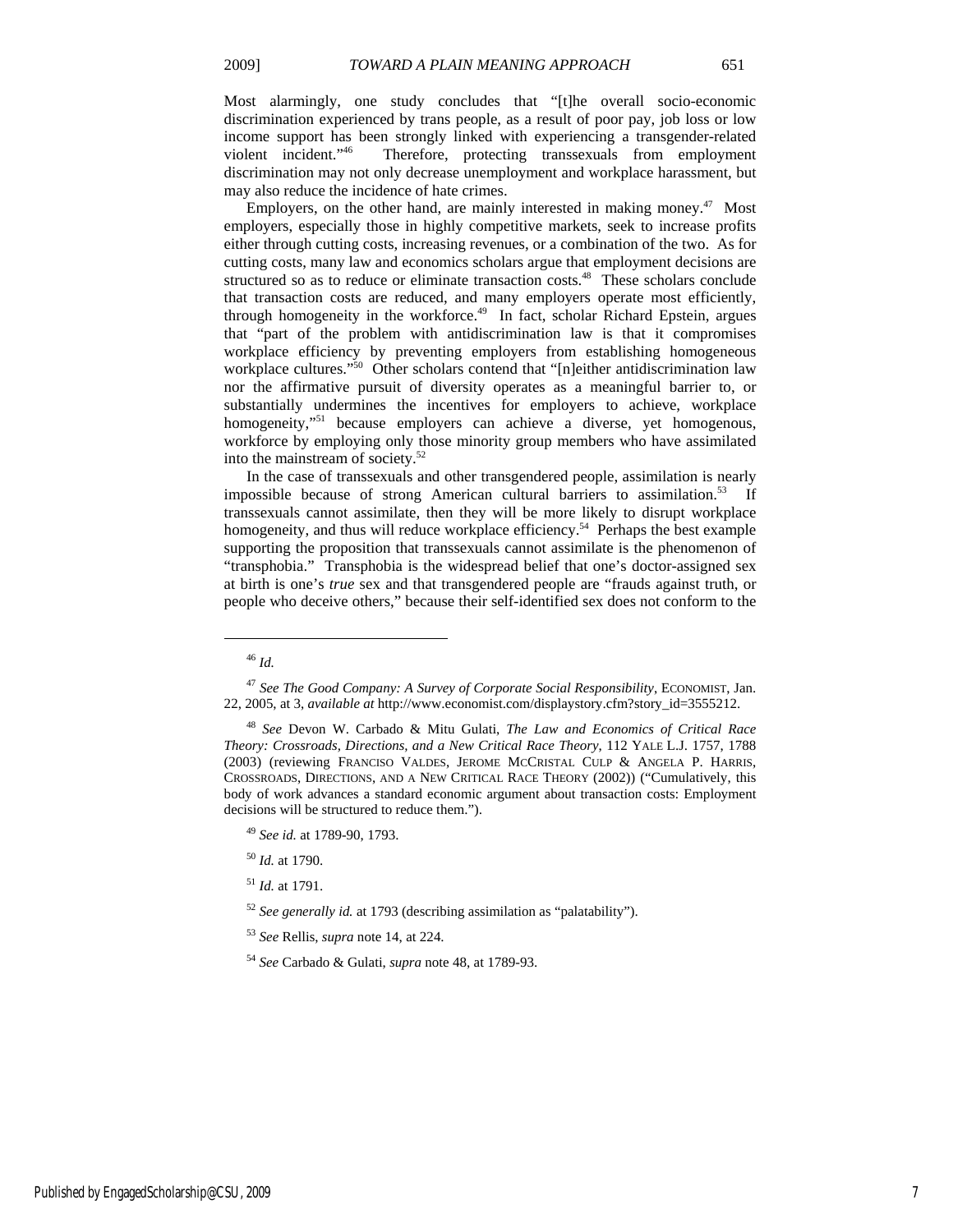doctor-assigned "truth."55 Nowhere does transphobia manifest itself in the workplace more than in cases involving a dilemma over which bathroom the transsexual may use.<sup>56</sup> Indeed, numerous employers have legitimate concerns that workplace productivity and employee morale will suffer because of a controversy over what bathroom transsexuals use.<sup>57</sup> Therefore, protection of transsexuals and other transgendered people from employment discrimination may be bad for the economy.

If transsexuals are protected by Title VII, then the employer may be caught in a "catch 22," having to choose whether to allow a transsexual to potentially disrupt the productivity and morale of co-workers by using a certain bathroom, or whether to discharge the transsexual employee and risk a lawsuit. However, the cases on point unanimously hold that employers are not liable under Title VII for firing a preoperation transsexual for using the "wrong" bathroom.58 Moreover, it is conceivable that an employer may avoid liability in such a case through the application of a bonafide occupational qualification (BFOQ) defense.59 Although the BFOQ defense is very narrow,<sup>60</sup> at least one court has held that an employer successfully asserted a BFOQ defense in a case against a female janitor where the job entailed cleaning mens bathrooms.<sup>61</sup> Therefore, it seems logical to extend this defense to employers who require transsexuals who have yet to officially undergo sexual reassignment surgery to use the bathroom of the sex assigned at birth.

The benefits of a reduction in unemployment, workplace harassment, and the incidence of hate crimes far outweigh the increased transaction costs and reduced workforce efficiency that may result from protecting transsexuals from employment discrimination. As one venerable attorney once told me, "Slavery is good for the economy!"<sup>62</sup> But that does not justify its legal sanctioning. Additionally, since transsexuals comprise a relatively minute percentage of the overall population, $63$  the potential aggregate economic impact of protecting transsexuals from employment discrimination should be negligible. More importantly, one need only look at the

<sup>60</sup> *See* Dothard v. Rawlinson, 433 U.S. 321, 334 (1977).

<sup>61</sup> *See* Norwood v. Dale Maint. Sys., Inc., 590 F. Supp. 1410, 1423 (N.D. Ill. 1984).

 $62$  This statement was made, in sarcastic criticism of arguments that certain laws are bad for the economy, by Jeff Boyd, member of the Ohio Association for Justice.

<sup>55</sup> *See* Vade, *supra* note 21, at 287-88.

<sup>56</sup> *See, e.g.*, Etsitty v. Utah Transit Auth., 502 F.3d 1215, 1219 (10th Cir. 2007); Johnson v. Fresh Mark, Inc., 337 F. Supp. 2d 996, 998 (N.D. Ohio 2003).

<sup>57</sup> *See Johnson*, 337 F. Supp. 2d at 998 (referring to "allegations . . . that Plaintiff had been using both the men's and women's restrooms at the meat-packing plant").

<sup>58</sup> *See Etsitty*, 502 F.3d at 1219, 1228; *Johnson*, 337 F. Supp. 2d at 998, 1000.

<sup>59</sup> *See* 42 U.S.C. § 2000e-2(e) (2006) ("[I]t shall not be an unlawful employment practice for an employer to hire and employ employees . . . where . . . sex . . . is a bona fide occupational qualification reasonably necessary to the normal operation of that particular business or enterprise . . . .").

<sup>63</sup> JSI Research and Training Inst., Inc., *supra* note 38, at 3.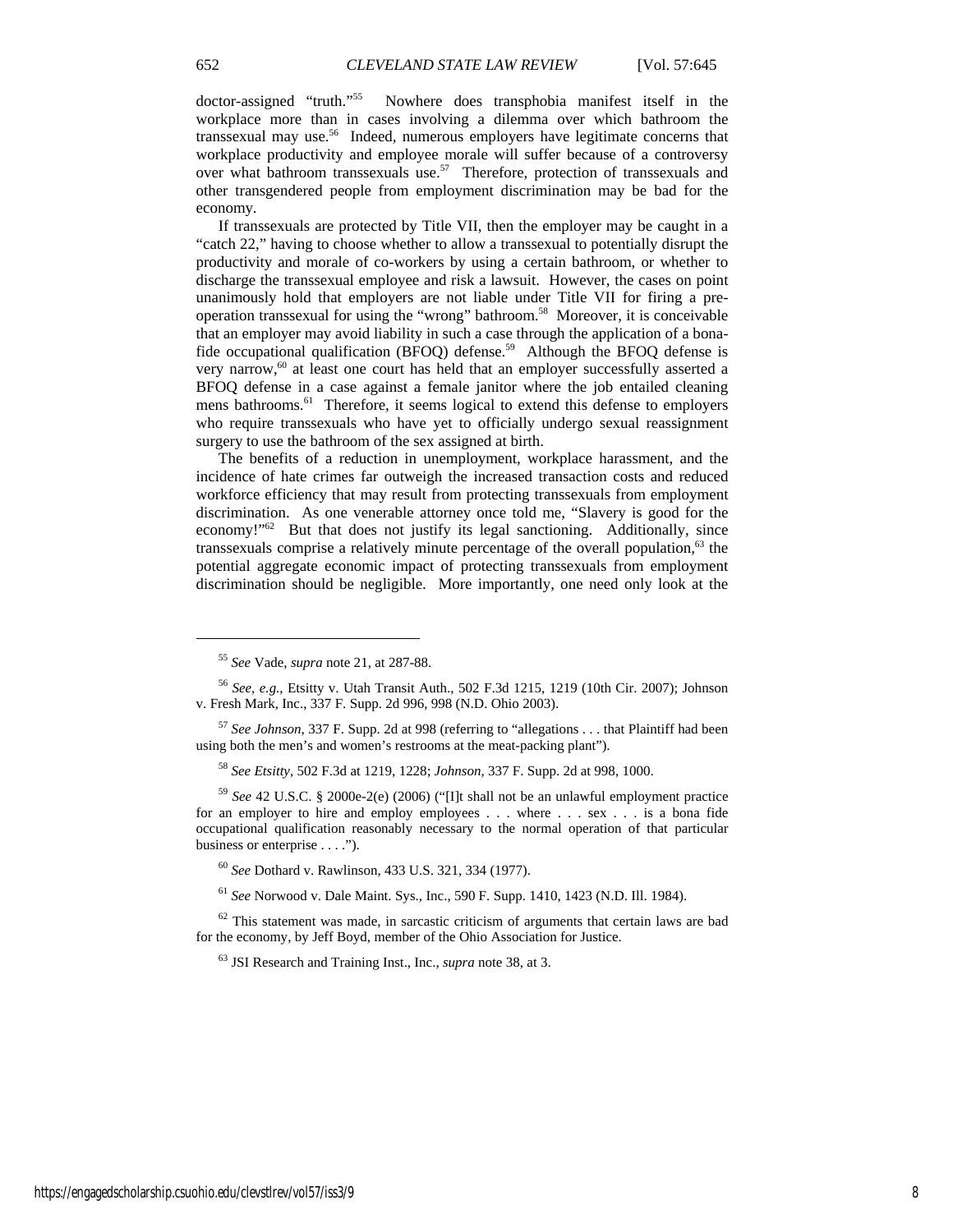So, what is the best means (i.e., legislative or judicial) to protect transsexuals and other transgendered people from employment discrimination? Federal legislation is the most appropriate way to protect transsexuals and other transgendered people from employment discrimination. This conclusion is based on a combination of factors such as: (1) the likelihood that Congress will pass legislation protecting transsexuals from employment discrimination compared to the likelihood that the Supreme Court will hold that Title VII protects transsexuals; (2) the fact that legislative protection of transsexuals would be broader and more inclusive of transgendered people who are not transsexuals than judicial protection under Title VII; and (3) the unique problems presented by transsexuals in the workplace that may arise, such as health insurance coverage of sexual reassignment surgery, which make legislative protection particularly appropriate.

As far as the likelihood that Congress will pass legislation protecting transsexuals from employment discrimination goes, it probably will not happen anytime soon. Perhaps the best chance transsexuals have for federal legislative protection from employment discrimination is inclusion in the proposed Employment Non-Discrimination Act  $(ENDA)$ .<sup>65</sup> ENDA, as it was originally drafted, would have protected gay, lesbian, bisexual, and transsexual (GLBT) people from discrimination in employment.<sup>66</sup> However, before the House of Representatives voted on the bill, provisions for "gender identity and expression" were removed from the language of the bill out of concerns that "including transgender workers in the legislation would cause it to fail in the full House."67 The bill, in its amended form, passed through the House by a vote of 235 to 184.<sup>68</sup> Some of the Democratic supporters of the bill in the House of Representatives voted against it because it did not include protections for transsexuals.<sup>69</sup> Some Republicans also argued that transsexuals should be included in the legislation, presumably so that the bill would fail.<sup>70</sup> Within fortyeight hours of the House's removal of language that would protect transsexuals from the bill, GLBT activists united and started a grassroots campaign to pass only the original version of the bill.<sup>71</sup> Most Democratic leaders, however, believe that passing

 $\overline{a}$ 

69 Holland, *supra* note 67.

<sup>70</sup> *See* Herszenhorn, *supra* note 68.

<sup>71</sup> *See* Minter, *supra* note 65.

<sup>64</sup> *See generally* Vade, *supra* note 21, at 256, 290 n.7 (discussing the beating, asphyxiation, and murder of a transsexual named Gwen Araujo).

<sup>65</sup> *See* Shannon Price Minter, *Banding Together*, ADVOCATE.COM Oct. 17, 2007, http://advocate.com/exclusive\_detail\_ektid49796.asp (discussing Representative Tammy Baldwin's belief that there are sufficient congressional supporters of transsexuals' rights to pass a bill that would include a ban on discrimination because of gender identity).

<sup>66</sup> *See id.*

<sup>67</sup> *See* Jesse J. Holland, *Bill to Protect GLB Workers Advances Without the T*, ADVOCATE.COM Oct. 19, 2007, http://advocate.com/news\_detail\_ektid49855.asp.

<sup>68</sup> *See* David M. Herszenhorn, *House Approves Broad Protections for Gay Workers*, N.Y. TIMES, Nov. 8, 2007, A1.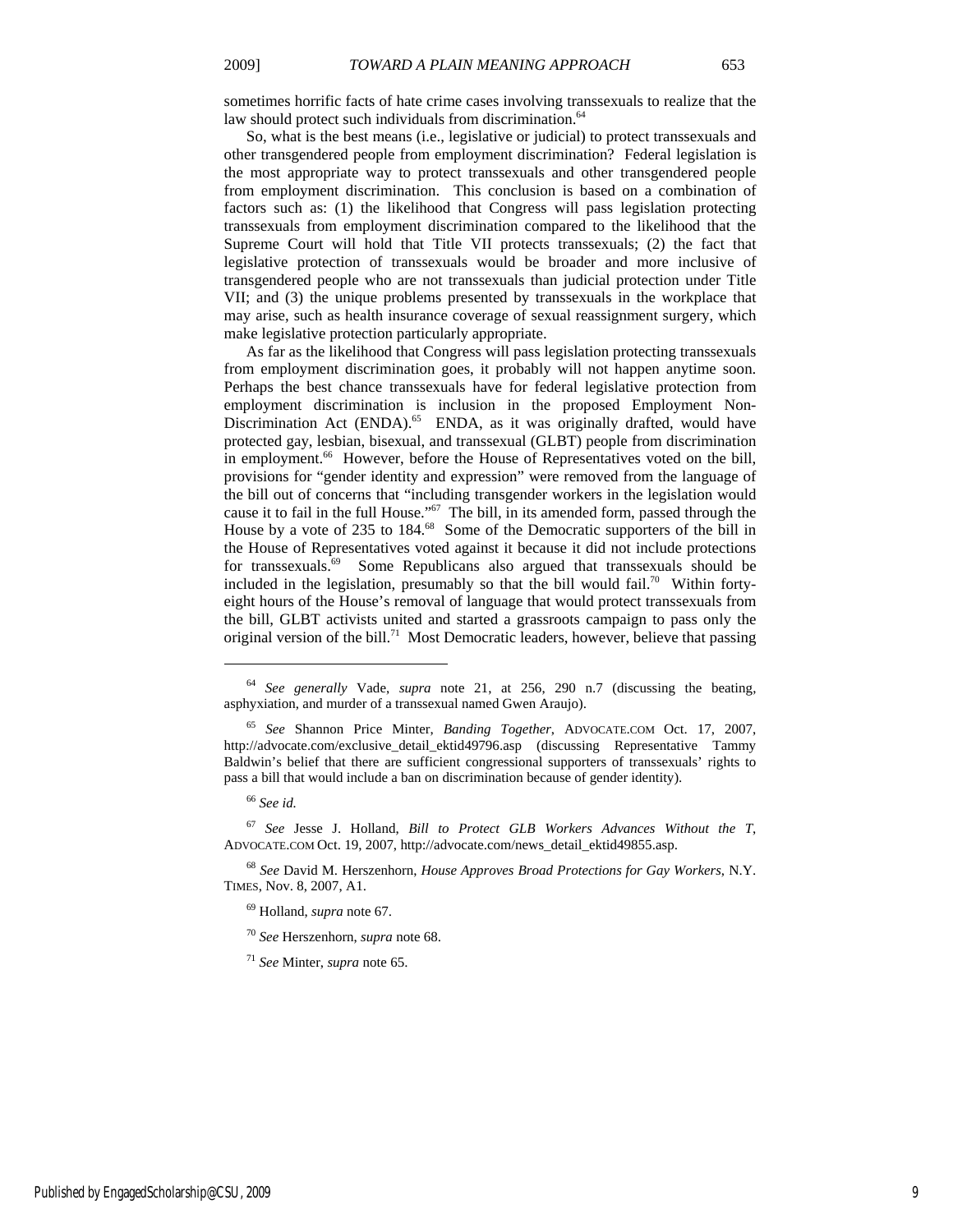a bill that protects only gay, lesbian, and bisexuals from employment discrimination "'will lay the foundation for passing [a bill that would protect transsexuals] in the future. $\sqrt{n^2}$  Comments such as this, along with the growing trend of enacting legislation in states and localities around the country, give transsexuals some hope that one day Congress will protect them from employment discrimination. As of September 2009, the current status of the bill includes language that would protect individuals on the basis of sexual orientation and gender identity.<sup>73</sup> However, considering that some members of Congress have been trying to pass legislation that would protect homosexuals from employment discrimination for the past thirty-three  $years<sup>74</sup>$  and have still failed to do so, it appears that legislative protection of more politically controversial groups, such as transsexuals and other transgendered people, may not happen for many years to come.

With the current composition of the Supreme Court, it seems more likely that the Court will protect transsexuals under Title VII than that Congress will do so. The deciding vote would be that of Justice Kennedy, since the rest of the Court is split, with four generally conservative members (Scalia, Alito, Thomas, and Roberts) and four generally liberal members (Stevens, Breyer, Ginsburg, and Sotomayor). In *Lawrence v. Texas*, a 2003 case holding that it is unconstitutional to criminalize homosexuality, Justice Kennedy wrote the majority opinion.<sup>75</sup> Although holding that Title VII protects transsexuals has very little to do with holding that it is unconstitutional to criminalize homosexuality, the *Lawrence* opinion, at a bare minimum, shows that Justice Kennedy is somewhat sympathetic to the plight of gays, and presumably, to that of transsexuals as well. This means that the best shot transsexuals have for federal protection from employment discrimination is through judicial means. However, it is still a long shot given the fact that Justice Kennedy also joined in the majority opinion of *Boy Scouts of America v. Dale*, holding that, to the extent that a New Jersey law prohibited the Boy Scouts from discriminating against homosexuals in their membership, the law was unconstitutional because it violated the Boy Scouts' First Amendment freedom of association.<sup>76</sup>

Legislative protection of transsexuals would likely be broader and more inclusive of other transgendered people than judicial protection under Title VII. While Title VII certainly can be interpreted as protecting transsexuals from employment discrimination, $7\pi$  it would be improper for a court to make "transsexual" into a separate and independent protected class under Title VII without a legislative amendment to the statute.<sup>78</sup> Therefore, in all cases under Title VII involving transsexuals, the proper inquiry would still be whether the plaintiff was discriminated against because of sex. As such, it would remain a question of fact for

<sup>76</sup> *See* Boy Scouts of Am. v. Dale, 530 U.S. 640, 656 (2000).

<sup>77</sup> *See, e.g.*, Schroer v. Billington, 424 F. Supp. 2d 203 (D.D.C. 2006).

<sup>72</sup> *See* Holland, *supra* note 67 (quoting California Democrat George Miller).

<sup>73</sup> *See* HRC, *Employment Non-Discrimination Act*, http://www.hrc.org/laws\_and \_elections/enda.asp (last visited Sept. 17, 2009).

<sup>74</sup> *See* Herszenhorn, *supra* note 68.

<sup>75</sup> *See* Lawrence v. Texas, 539 U.S. 558 (2003).

<sup>78</sup> *See* Etsitty v. Utah Transit Auth., 502 F.3d 1215, 1222 (10th Cir. 2007).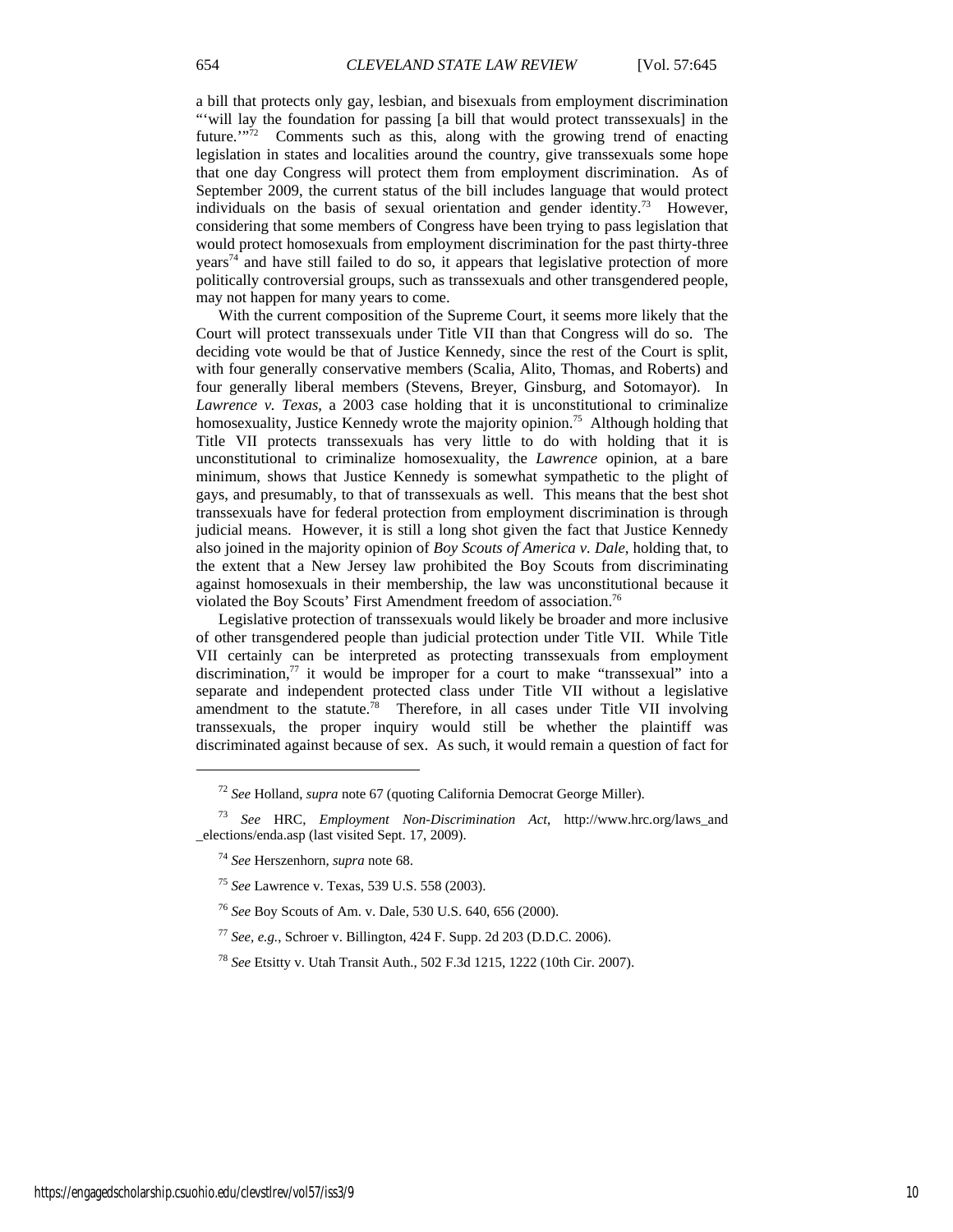$\overline{a}$ 

the jury to determine whether the transsexual plaintiff in any given case was discriminated against because of sex.<sup>79</sup> The jury would have to decide whether the employer discriminated against the transsexual plaintiff because the plaintiff changed from one sex to another sex (presumably making it discrimination because of sex) or whether the employer discriminated against the transsexual plaintiff because of some other reason, such as disruption of the workforce.<sup>80</sup> In the usual case, the real discrimination lies in the inconsistent perceptions between the employer, society, and the transsexual employee. $81$  Most employers view MTF transsexuals as men, while the MTF transsexual views herself as a woman, even if no sexual reassignment surgery has been undertaken.<sup>82</sup> Generally, employers find this *difference in perception* of the employee's sex to be troubling, not the employee's sex per se.<sup>83</sup> The difference in perception is troubling because it may disrupt the workforce by interfering with workplace homogeneity. $84$  Employment discrimination law focuses on the subjective intent of the employer.<sup>85</sup> Employers may not discriminate "because" of sex."86 But Title VII does not prohibit discrimination because of incompatible perceptions that may cause a disruption in the workforce. $87$  This means that absent any direct evidence of discrimination because of sex (e.g., a statement by the employer that the plaintiff was fired because he was a man who wanted to become a woman), the transsexual plaintiff would find it very difficult to prove a case under Title VII's burden shifting approach.<sup>88</sup>

On the other hand, through a broad prohibition against discrimination because of "gender identity or expression," legislation could address the fine distinction between discrimination because of transsexualism and discrimination because of incompatible perceptions, so that an employer could no longer hide behind the

<sup>81</sup> *See Holloway*, 566 F.2d at 661 n.1 (noting that the typical controversy over transsexualism stems from a difference in perception between society's view of the transsexual's sex and the transsexual's own view of his or her sex).

<sup>82</sup> *See generally Holloway*, 566 F.2d at 661 n.1.

<sup>83</sup> *See supra* notes 47-54 and accompanying text.

<sup>84</sup> *See supra* notes 47-54 and accompanying text.

<sup>85</sup> *See* Fogleman v. Mercy Hosp., Inc., 283 F.3d 561, 571 (3rd Cir. 2002) ("'Discriminat[ion]' refers to the practice of making a decision based on a certain criterion, and therefore focuses on the decisionmaker's subjective intent.") (brackets in original).

<sup>86</sup> *See* 42 U.S.C. § 2000e-2(a)(1) (2006).

<sup>87</sup> *See, e.g.*, *Holloway*, 566 F.2d at 661-64; Etsitty v. Utah Transit Auth., 502 F.3d 1215, 1219 (10th Cir. 2007); Johnson v. Fresh Mark, Inc., 337 F. Supp. 2d 996, 998 (N.D. Ohio 2003).

<sup>88</sup> *See, e.g.*, *Holloway*, 566 F.2d at 661-64; *Etsitty*, 502 F.3d at 1219; *Johnson*, 337 F. Supp. 2d at 998.

<sup>79</sup> *See* Holloway v. Arthur Andersen & Co., 566 F.2d 659, 664 (9th Cir. 1977) (Goodwin, J., dissenting).

<sup>80</sup> *Id.* ("[The plaintiff] says she was fired for having become female under controversial circumstances. The employer says these circumstances are disconcerting to other employees . . . Plaintiff says that how she became female is not her employer's business . . . . Those are questions [for a trier of fact].").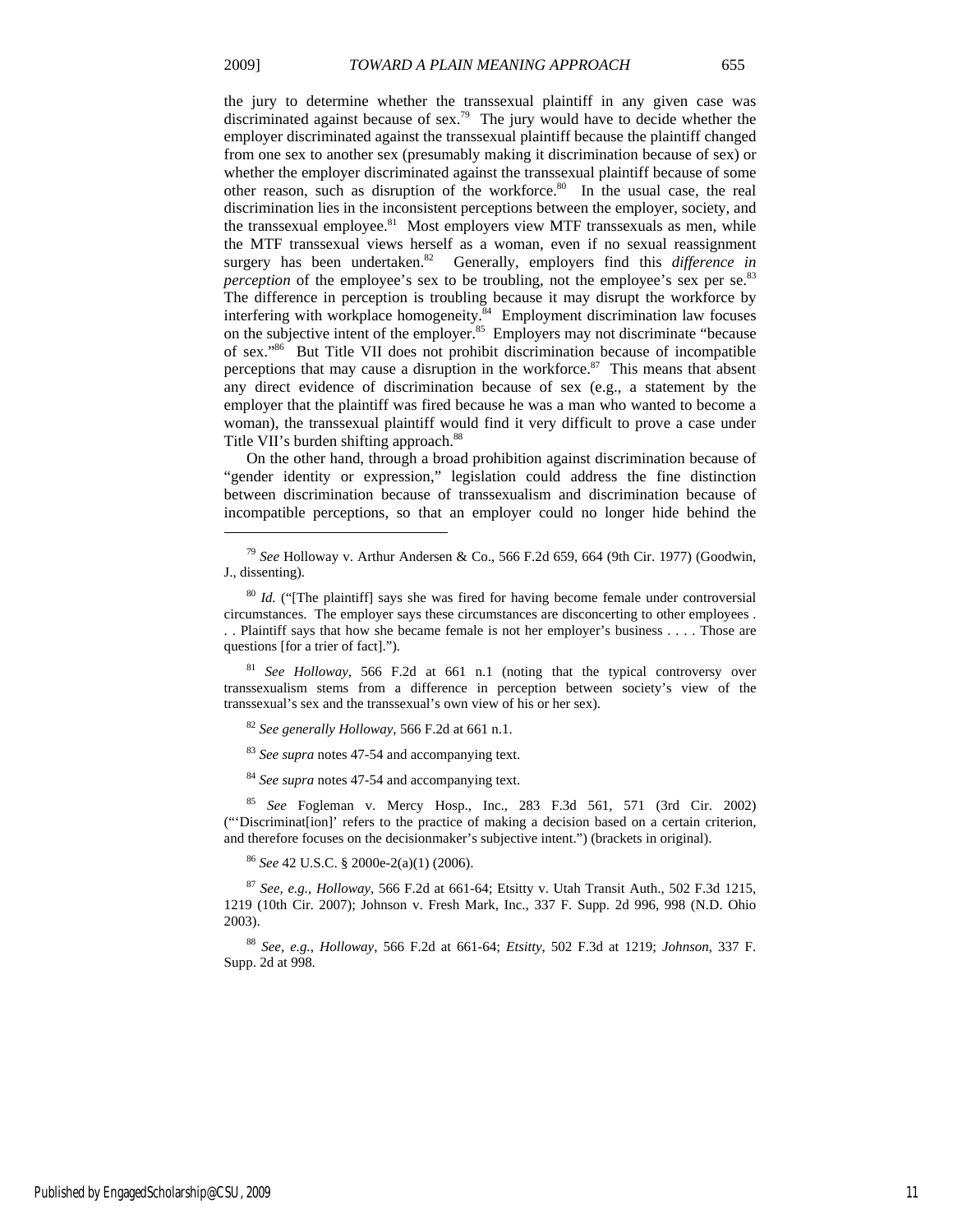argument that the employee was not fired because of transsexualism, but rather because of the effect or potential effect that the employee's transsexualism may have on the workforce. Legislation could also extend protection to other transgendered people, not just transsexuals. Therefore, it would be better for Congress to enact legislation specifically protecting transsexuals and other transgendered people from employment discrimination because such legislation would be broader and more inclusive than judicial protection under Title VII.

In addition, the legislature is better suited than the court to make important policy decisions that are peculiar to protection of transsexuals from employment discrimination. For instance, who is a "transsexual"? Courts that protect transsexuals under Title VII view transsexualism as a question of fact,<sup>89</sup> meaning that plaintiffs often must pay for medical evidence and expert testimony about the plaintiff's transsexualism in order to state a claim.<sup>90</sup> If Congress were to provide a definition of the term, or better yet, if Congress were merely to prohibit discrimination on the basis of "gender identity or expression," then, presumably, plaintiffs would not be chilled from bringing suit because of overly burdensome evidentiary requirements.<sup>91</sup> In addition, such legislation may help to prevent transvestites and other transgendered people from attempting to pigeon-hole their way into the category of "transsexual" so that they may bring suit under Title VII according to case law that currently protects transsexuals but not other transgendered people.

Moreover, legislation is the most appropriate way to address the issue of employer health insurance coverage for sexual reassignment surgery. If Title VII protects transsexuals, then would it be discrimination because of sex for an employer to refuse to cover sex reassignment surgery or hormone therapy under its insurance plan?<sup>92</sup> Would it matter whether the employer's insurance covers procedures such as mastectomies and hormone therapy for non-transsexual employees where those procedures are medically necessary? $93$  If Title VII protects transsexuals, then these are issues that will inevitably have to be litigated, potentially resulting in different outcomes in different jurisdictions. These collateral issues are matters of policy that Congress is well suited to decide. This is just one more reason why it is more appropriate to protect transsexuals through legislative means.

Before moving on to the next section, it is important to address whether protecting transsexuals from employment discrimination will accomplish the goal of

<sup>89</sup> *See, e.g.*, Schroer v. Billington, 424 F. Supp. 2d 203, 211-212 (D.D.C. 2006).

<sup>90</sup> *See* Vade, *supra* note 21, at 271-273.

<sup>91</sup> *See id.*

<sup>92</sup> In *Davidson v. Aetna Life & Casualty Insurance Co.*, 420 N.Y.S.2d 450, 453 (N.Y. Sup. Ct. 1979), the court held that sex reassignment surgery for transsexuals is a medically necessary procedure, and the court refused to exclude the procedure from coverage under the employer's health insurance plan.

<sup>93</sup> *See* Mario v. P & C Food Mkts., Inc., 313 F.3d 758, 767 (2d Cir. 2002) (holding that the transsexual employee's claim under Title VII failed where the employer denied medical insurance coverage of procedures involving the employee's treatment of gender dysphoria where the employee presented no evidence that the insurance plan covered procedures such as mastectomies for non-transsexual employees).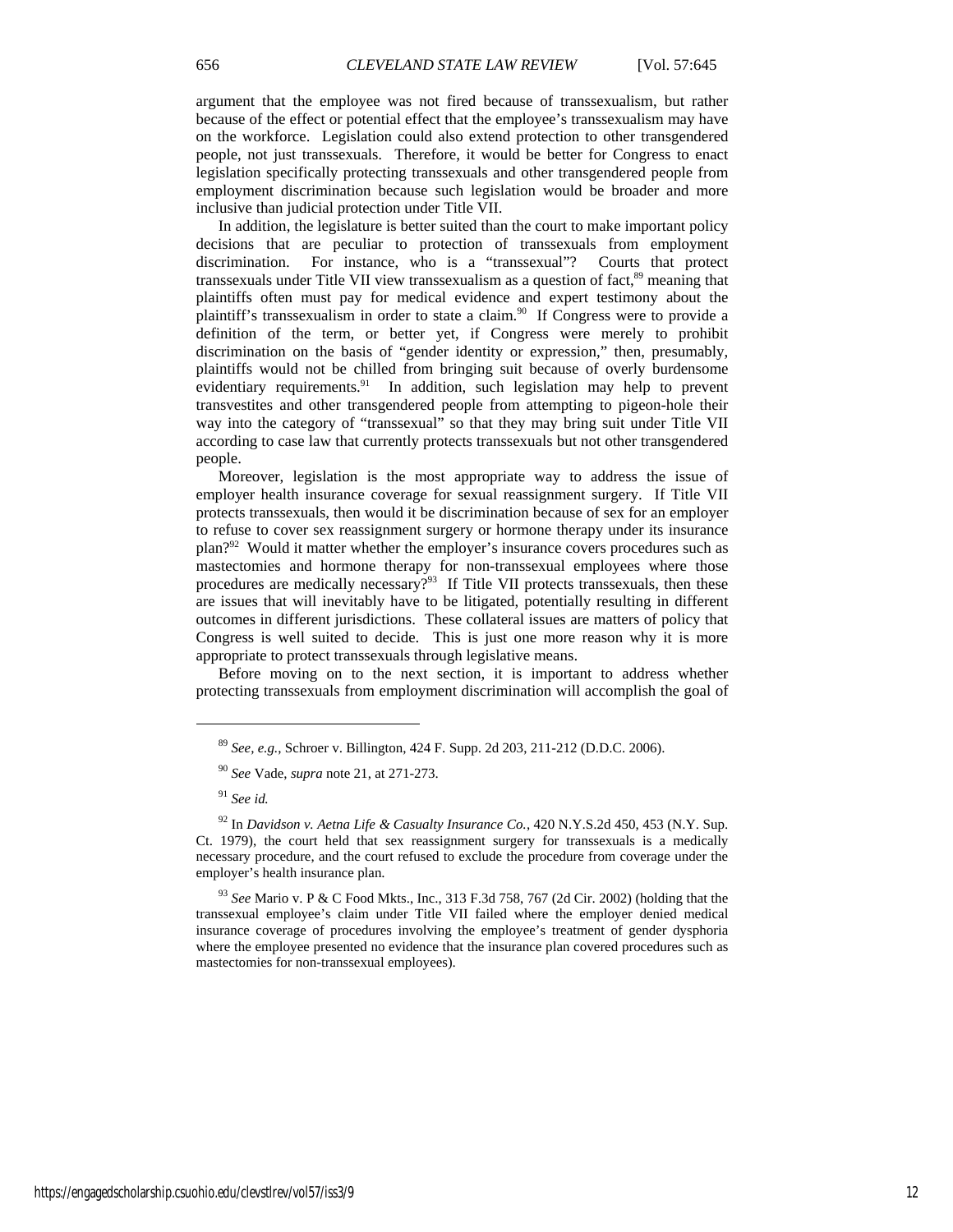providing equal employment opportunities to transsexuals. Scholars writing on this topic tend to overlook "big picture" questions such as this. But the question merits serious consideration. Anytime judges or lawmakers contemplate expanding the law into previously uncharted waters, it is important to consider whether a change in the law will actually serve to change behavior.

Unfortunately, there is scant empirical data from the United States that addresses the effectiveness of laws that protect transsexuals from employment discrimination. This is likely because transsexualism is rare,  $94$  and it is difficult to compile statistically significant data when the sample size is so small. However, one study from England revealed some rather disappointing results.<sup>95</sup> The study concluded that "despite the recent legislation regarding transsexual people in employment, employers are either failing to prevent inequality and discrimination for trans employees, or [transsexuals] lack faith in their employer's ability to . . . comply with employment protection legislation."<sup>96</sup> Nevertheless, transsexuals should be afforded protection from employment discrimination. Change does not happen overnight; it was roughly one hundred years after the slaves were freed before the Supreme Court finally banned racial segregation. The author remains optimistic that federal protection of transsexuals from employment discrimination will one day achieve its goal of providing equal employment opportunities.

## V. DOING AWAY WITH THE CONGRESSIONAL INTENT APPROACH IN ANALYZING WHETHER TITLE VII PROTECTS TRANSSEXUALS

Before the Supreme Court's holding in *Price Waterhouse v. Hopkins*, 97 federal appellate courts unanimously held that Title VII did not protect transsexuals from discrimination because of transsexualism. In a series of opinions in the late 1970s and early 1980s, the Seventh,<sup>98</sup> Eighth,<sup>99</sup> and Ninth<sup>100</sup> Circuits all held that when enacting Title VII, Congress intended only to protect women who were discriminated against because they were women and men who were discriminated against because they were men; nothing more. $101$  This part details these three opinions and concludes that the "congressional intent" approach to analyzing the issue of whether Title VII protects transsexuals is inappropriate, particularly in light of the utter lack of legislative history to support the conclusion that Congress did not intend for Title VII to protect transsexuals from employment discrimination.<sup>102</sup>

l

<sup>94</sup> WebMD, *supra* note 7.

<sup>95</sup> *See* WHITTLE, TURNER & AL-ALAMI, *supra* note 10, at 33-40.

<sup>96</sup> *Id.* at 33.

<sup>97</sup> Price Waterhouse v. Hopkins, 490 U.S. 228 (1989), *superseded by statute*, Civil Rights Act of 1991 § 107, Pub. L. No. 102-166, 105 Stat. 1071.

<sup>98</sup> Ulane v. E. Airlines, Inc., 742 F.2d 1081, 1084 (7th Cir. 1984).

<sup>99</sup> Sommers v. Budget Mktg., Inc*.*, 667 F.2d 748, 750 (8th Cir. 1982) (per curiam).

<sup>100</sup> Holloway v. Arthur Andersen & Co., 566 F.2d 659, 662-63 (9th Cir. 1977).

<sup>101</sup> *Ulane*, 742 F.2d at 1084; *Sommers*, 667 F.2d at 750; *Holloway*, 566 F.2d at 663-63.

<sup>102</sup> *See Ulane*, 742 F.2d at 1085.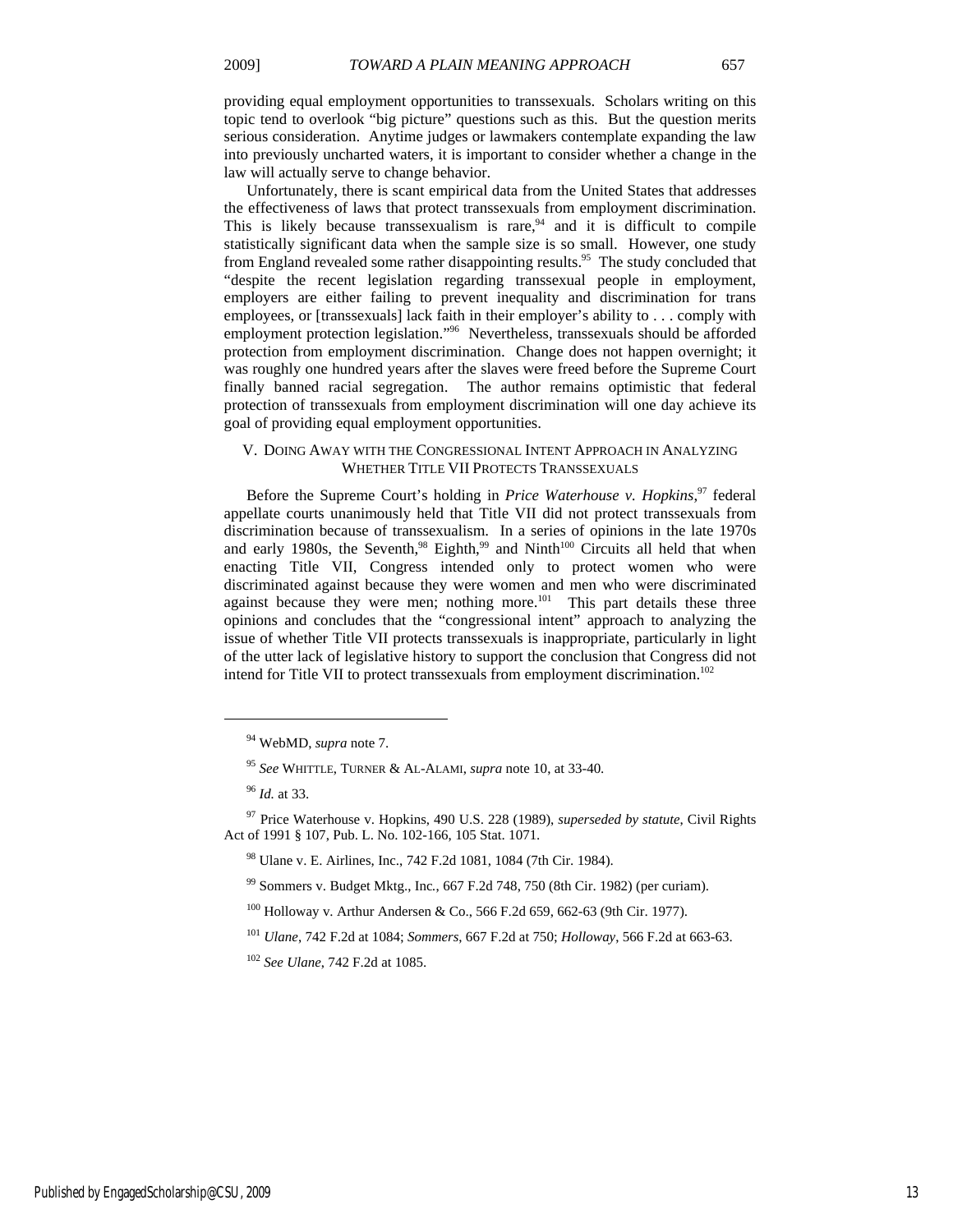#### *A.* Holloway v. Arthur Andersen & Co.

In 1977, the Ninth Circuit became the first federal court of appeals to decide whether Title VII protects transsexuals from employment discrimination. In *Holloway*, the MTF plaintiff's employment was terminated shortly after she informed her supervisor that she was undergoing treatment in preparation for sex reassignment surgery.103 The plaintiff claimed that "she was fired for having become female under controversial circumstances," in violation of Title VII.104 The district court dismissed the claim for lack of subject matter jurisdiction.<sup>105</sup> On appeal, the Ninth Circuit affirmed.<sup>106</sup> With little explanation or reasoning, the court concluded that when enacting Title VII, "Congress had only the traditional notions of 'sex' in mind."<sup>107</sup> The court also noted that despite the "dearth" of legislative history surrounding the original enactment of Title VII, the legislative history surrounding subsequent amendments to the act evinced a congressional intent "to remedy the economic deprivation of women as a class."108 In a desperate attempt to further support its conclusion, the court noted that subsequent attempts by Congress to amend Title VII to prohibit discrimination because of "sexual preference" had failed.<sup>109</sup> The court failed to explain how the subsequent amendments and attempted amendments were relevant to determining Congress's intent in 1964, when Title VII was originally enacted.

Judge Goodwin, in his dissent, made the following persuasive comments:

It seems to me irrelevant under Title VII whether the plaintiff was born female or was born ambiguous and chose to become female. The relevant fact is that she was, on the day she was fired, a purported female. She says she was fired for having become female under controversial circumstances. The employer says these circumstances are disconcerting to other employees. That may or may not be true. Plaintiff says that how she became female is not her employer's business. That may or may not be true. Those are questions that ought to be answered in court, in a trial; they should not be precluded by summary judgment or Rule 12 dismissal.<sup>110</sup>

As is always the case, where the plaintiff has presented sufficient evidence to cast doubt upon any legitimate, non-discriminatory reasons that the employer may have advanced for an adverse employment action, discrimination is a question of fact for the trier of fact to decide.<sup>111</sup> The only logical way to preclude a case with facts such

<sup>106</sup> *Id.*

 $\overline{a}$ 

<sup>109</sup> *See id.*

 $110$  *Id.* at 664 (Goodwin, J., dissenting).

<sup>111</sup> See id. (majority opinion).

<sup>103</sup> *Holloway*, 566 F.2d at 661.

<sup>104</sup> *See id.* at 664 (Goodwin, J., dissenting).

<sup>&</sup>lt;sup>105</sup> *Id.* at 661 (majority opinion).

<sup>107</sup> *Id.* at 662.

<sup>108</sup> *Id.*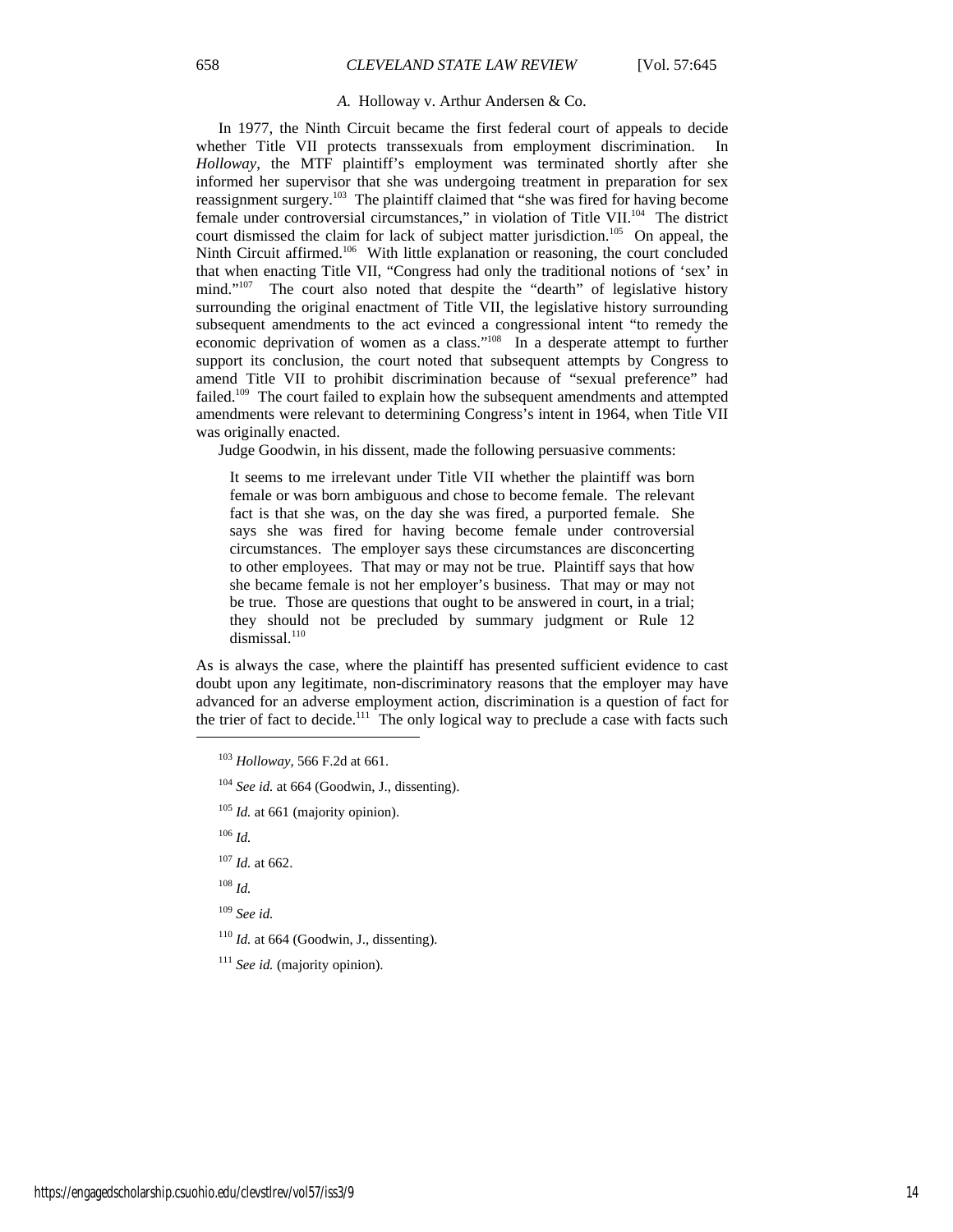as *Halloway* from going to trial would be to conclude that Congress intended to exclude transsexuals from protection under Title VII. However, there simply is no factual support for such a conclusion.

## *B.* Sommers v. Budget Marketing, Inc.

In 1982, the Eighth Circuit became the second federal appellate court to decide whether Title VII protects transsexuals.<sup>112</sup> In *Sommers*, the pre-operative MTF transsexual plaintiff was fired from her job two days after being hired "because she misrepresented herself as an anatomical female when she applied for the job," and such "misrepresentation led to a disruption of the company's work routine in that a number of female employees indicated they would quit if Sommers were permitted to use the restroom facilities assigned to female personnel."113 The district court granted summary judgment in favor of the defendants on the plaintiff's claim.<sup>114</sup> On appeal, the court affirmed.<sup>115</sup> The Eighth Circuit concluded that "[b]ecause Congress has not shown an intention to protect transsexuals, we hold that discrimination based on one's transsexualism does not fall within the protective purview of [Title VII]."116 The court in *Sommers* also noted the congressional attempts and failures to amend Title VII to prohibit discrimination because of "sexual preference."117 Confusingly, the court noted that, "Sommers's claim is not one dealing with discrimination on the basis of sexual preference," but then went on to say, "[n]evertheless, the fact that the proposals were defeated indicates that the word 'sex' in Title VII is to be given its traditional definition, rather than an expansive interpretation."118 As in *Holloway*, the Eighth Circuit attempted to determine Congress's intent in 1964 by interpreting subsequent congressional actions regarding a different protected class.<sup>119</sup>

## *C.* Ulane v. Eastern Airlines *(Ulane II)*

Until recently, the leading case in the realm of Title VII protection for transsexuals was the Seventh Circuit's 1984 opinion in *Ulane v. Eastern Airlines* (*Ulane II*). In *Ulane I*, the district court held that "the statutory word 'sex' literally and scientifically applies to transsexuals even if it does not apply to homosexuals or transvestites."120 *Ulane I* ordered reinstatement, back pay, and attorney's fees to the MTF transsexual plaintiff.<sup>121</sup> On appeal, the Seventh Circuit, in *Ulane II*, held that Title VII does not protect transsexuals because "Congress never considered nor

<sup>115</sup> *Id.* at 750.

<sup>116</sup> *Id.*

l

- <sup>117</sup> *See id.*
- <sup>118</sup> *Id.*
- <sup>119</sup> *See id.*
- 120 Ulane v. E. Airlines, Inc., 742 F.2d 1081, 1084 (7th Cir. 1984).
- <sup>121</sup> *Id.* at 1082.

<sup>112</sup> *See* Sommers v. Budget Mktg., Inc., 667 F.2d 748 (8th Cir. 1982) (per curiam).

<sup>113</sup> *Id.* at 748-49.

<sup>114</sup> *Id.* at 749.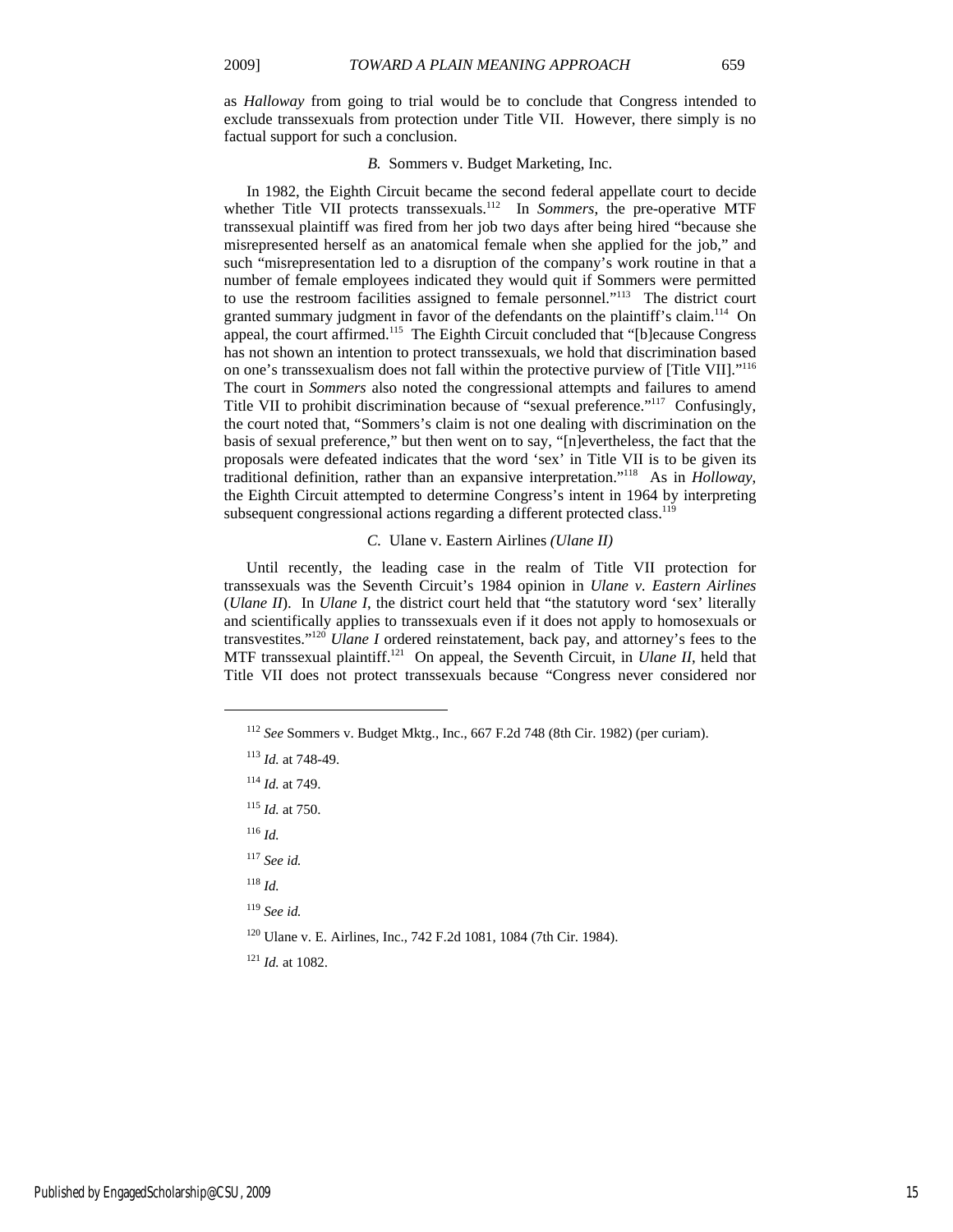intended that [Title VII] apply to anything other than the traditional concept of sex."<sup>122</sup> *Ulane II* was in accord with the two other federal courts of appeals that had decided the issue at the time: the Ninth Circuit;<sup>123</sup> and the Eighth Circuit.<sup>124</sup>

*Ulane II*'s reasoning is hardly persuasive. *Ulane II* starts with the premise that the court must "interpret this congressional legislation and determine what Congress intended when it decided to outlaw discrimination based on sex."<sup>125</sup> Next, the court notes that "'[s]ex as a basis of discrimination was added as a floor amendment one day before the House approved Title VII, without prior hearing or debate.'"<sup>126</sup> From this "total lack of legislative history supporting the sex amendment,"127 the court somehow concludes that Congress *intended* to exclude transsexuals from protection under Title VII. $^{128}$ 

*Holloway*, *Sommers*, and *Ulane II* represent the problem with using a congressional intent approach to analyze whether Title VII protects transsexuals: the court must create something out of nothing. The sex amendment was originally proposed in order to defeat Title VII from passing in the House vote.<sup>129</sup> That is it the only reason why Title VII now prohibits discrimination because of sex is because a Congressman hoped that by adding "sex" as a protected class, the legislation would fail. But, obviously, the statute passed with the term "sex" included. So, what did Congress mean by "sex" when it passed the statute? *Ulane II* concludes from "the circumstances of the amendment's adoption" a "clear[] indicat[ion]" that Congress did not intend to protect transsexuals.<sup>130</sup> But the "circumstances of the amendment's adoption" are anything but "clear." If anything, the addition of the word "sex" shows that Congress in 1964 was willing to prohibit a broader range of discrimination than some of the individual Congressmen believed Congress would be willing to prohibit at the time.

Other jurists argue that Congress's explicit exclusion of transsexuals from protection under the Americans with Disabilities Act and the Rehabilitation Act is evidence that Congress did not intend Title VII to protect transsexuals from employment discrimination.<sup>131</sup> One law review note even opined that the fact that "Congress lumped transsexuality with pedophilia, exhibitionism, and voyeurism in both disability acts" is "strong evidence that Congress was unsympathetic, and even hostile, to the plight of transsexuals."132 However, even assuming, *arguendo*, that  $\overline{a}$ 

<sup>127</sup> *Id.*

- <sup>129</sup> *See id.*
- <sup>130</sup> *Id.*

<sup>131</sup> *See, e.g.*, James G. O'Keefe, Note, *Pyrrhic Victory:* Smith v. City of Salem *and the Title VII Rights of Transsexuals*, 56 DEPAUL L. REV. 1101, 1119 (2007).

<sup>132</sup> *Id.*

<sup>122</sup> *Id.* at 1085.

<sup>123</sup> *See* Holloway v. Arthur Andersen & Co., 566 F.2d 659, 662-63 (9th Cir. 1977).

<sup>124</sup> *See Sommers*, 667 F.2d at 750.

<sup>125</sup> *Ulane*, 742 F.2d at 1084.

<sup>126</sup> *Id.* at 1085 (quoting *Holloway*, 566 F.2d at 662).

<sup>128</sup> *See id.*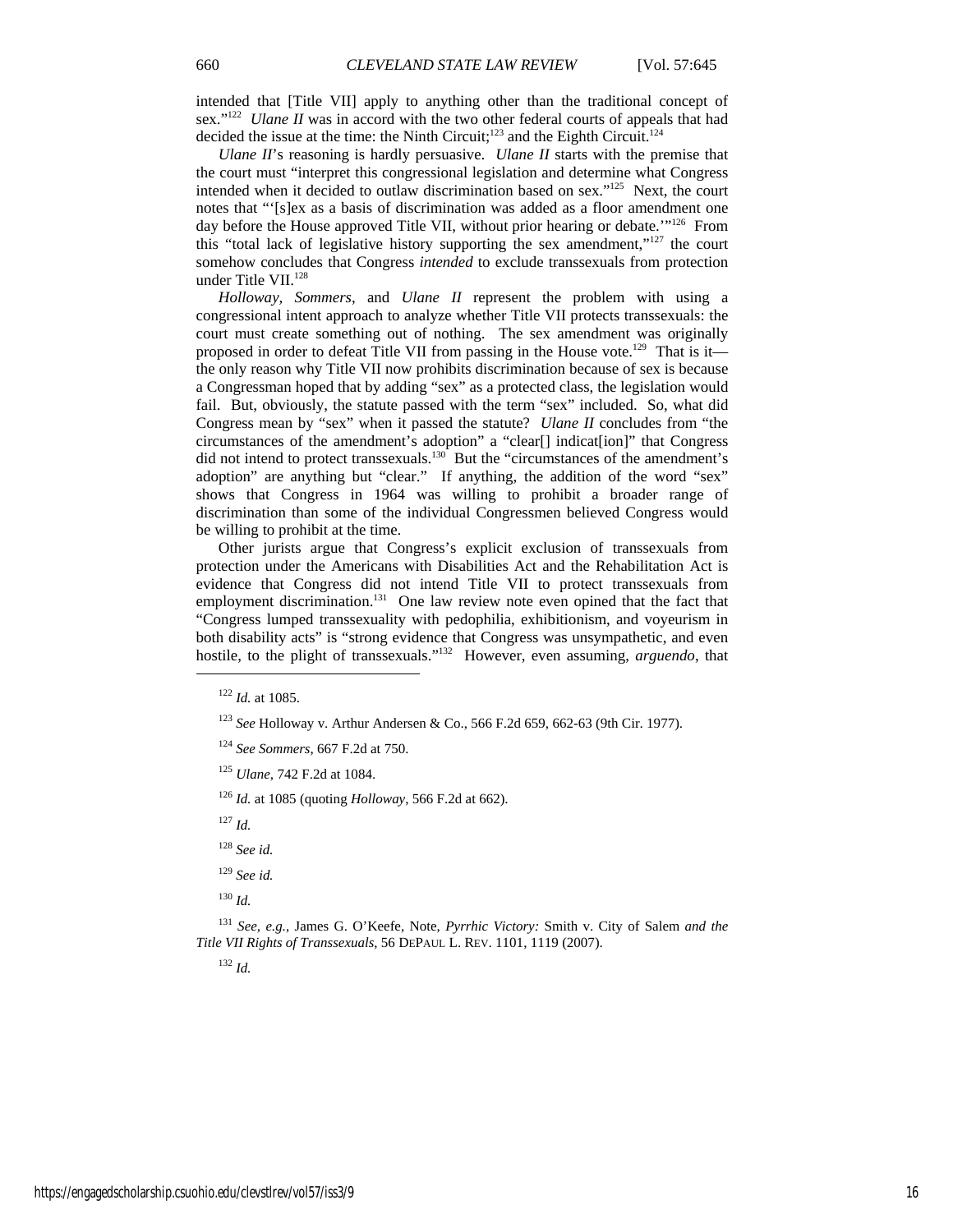$\overline{a}$ 

Congress was hostile to the plight of transsexuals when the Rehabilitation Act and the Americans with Disabilities Act were enacted, this bears little, if any, relevance on what Congress intended in 1964 when it enacted Title VII.<sup>133</sup> Moreover, express exclusion of protection of transsexuals from employment discrimination in subsequent Acts of Congress evinces the exact opposite: that Title VII protects transsexuals. Express exclusion from coverage under the disability statutes shows that Congress knew how to write legislation so that it would not be interpreted to protect classes of people that Congress did not intend to protect. Therefore, Congress's express exclusion of transsexuals in subsequent Acts, along with its failure to expressly exclude transsexuals from protection under Title VII, only *supports* the conclusion that transsexuals are protected by Title VII.<sup>134</sup>

It is sometimes difficult to know exactly what one person means when he or she speaks, let alone an entire Congress. This is not to say that congressional intent is never relevant or even that congressional intent is not a compelling tool to use in statutory interpretation. However, where, as here, there is literally no legislative history to assist courts in their interpretation of the word "sex," one cannot condone a court purporting to "interpret" Title VII by looking to congressional intent, when in fact what the court is doing is making assumptions about what Congress intended, with absolutely no factual or evidentiary basis.<sup>135</sup>

Moreover, even if Congress did not contemplate that the phrase "because of sex" may be interpreted to include "because of transsexualism," "Supreme Court decisions subsequent to *Ulane* . . . have applied Title VII in ways Congress could not have contemplated."<sup>136</sup> In *Oncale v. Sundowner Offshore Services, Inc.*,<sup>137</sup> Justice Scalia noted, "[S]tatutory prohibitions often go beyond the principal evil [that statutes are enacted to combat] to cover reasonably comparable evils, and it is ultimately the provisions of our laws rather than the principal concerns of our

<sup>133</sup> *See, e.g.*, Lee v. Madigan, 358 U.S. 228, 236 (1959) (noting that the intent of a later Congress in deciding when to declare an end to a war is not relevant in determining the intent of an earlier Congress in using the phrase "in time of peace"); *See also In re* Mfrs' Nat'l Bank, 16 F. Cas. 665, 668 (N.D. Ill. 1873) (No. 9051) (stating the rule of statutory construction that terms of a subsequent statute that do not expressly contradict the terms of a previous statute shall not be interpreted as intended to affect the terms of the previous statute).

<sup>134</sup> *See generally* Fernandez-Vargas v. Ashcroft, 394 F.3d 881, 886 (10th Cir. 2005) (noting that express exemptions of certain groups of people in subsequent statutory provisions showed that "when Congress intended to exempt certain groups of [people] from the sweep of the . . . statute, it knew how to do so," and concluding that Congress's failure to expressly exempt the group to which the plaintiff belonged showed that the plaintiff was not exempt).

<sup>&</sup>lt;sup>135</sup> I believe that, in all likelihood, Congress did not intend for Title VII to protect transsexuals. It just does not make sense. Why would a politician care about a group of people that is politically powerless because they comprise such a small percentage of the population? However, there is a discrete danger in basing decisions on mere speculation and probabilities. The danger is that speculation may lead to both an inaccurate and unjust result. If the law is about justice, then speculation with no evidentiary or factual support is untenable.

<sup>136</sup> Schroer v. Billington, 424 F. Supp. 2d 203, 212 (D.D.C. 2006).

<sup>137</sup> Oncale v. Sundowner Offshore Servs., Inc., 523 U.S. 75 (1998).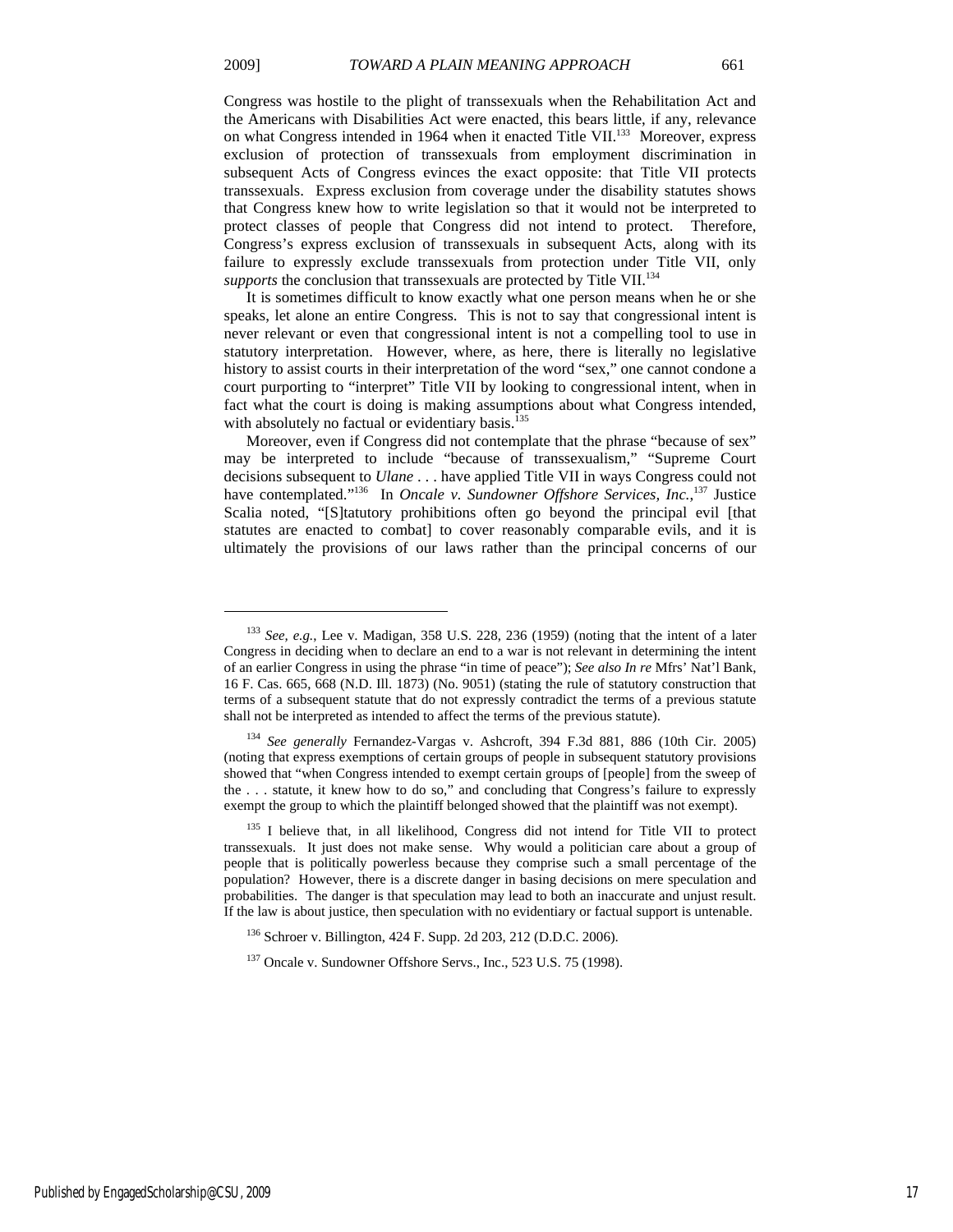legislators by which we are governed."138 Therefore, courts should not look to congressional intent in analyzing whether Title VII protects transsexuals.

## VI. THE SEX STEREOTYPING THEORY IS AN INAPPROPRIATE METHOD OF DETERMINING WHETHER TITLE VII PROTECTS TRANSSEXUALS

The recent trend in the federal appellate courts is to hold that Title VII protects transsexuals from employment discrimination under the "sex stereotyping" theory espoused in *Price Waterhouse v. Hopkins*. 139 In fact, all three circuit courts to decide the issue after *Price Waterhouse* have either expressly held, or stated in *dicta*, that Title VII protects transsexuals under a sex stereotyping theory.<sup>140</sup> The only circuit court to expressly hold that transsexuals are protected from employment discrimination under a sex stereotyping theory is the Sixth Circuit.<sup>141</sup> The Eighth and Ninth Circuits have stated in *dicta* that Title VII protects transsexuals under a sex stereotyping theory.142 This part will discuss the sex stereotyping theory of *Price Waterhouse v. Hopkins* and the cases using this theory as a basis for holding that Title VII protects transsexuals. The author concludes that the sex stereotyping theory, although perhaps applicable to how a transsexual plaintiff may prove causation in an employment discrimination case under Title VII, is not applicable to the threshold question of whether transsexuals are members of a protected class.

## *A.* Price Waterhouse v. Hopkins

In the landmark U.S. Supreme Court case of *Price Waterhouse v. Hopkins*, a majority of the Court agreed that a woman who was denied a promotion, in part because she was considered too "macho,"143 was discriminated against "because of sex."<sup>144</sup> Ms. Hopkins was a senior manager in a large accounting firm.<sup>145</sup> She was ultimately denied partnership for many reasons, but some of the partners decided to vote against offering Ms. Hopkins partnership because she needed to "'walk more femininely, talk more femininely, dress more femininely, wear make-up, have her hair styled, and wear jewelry."<sup>146</sup> Although the main issues in the case related to

<sup>138</sup> *Id.* at 79.

<sup>139</sup> Price Waterhouse v. Hopkins, 490 U.S. 228 (1989), *superseded by statute*, Civil Rights Act of 1991 § 107, Pub. L. No. 102-166, 105 Stat. 1071.

<sup>140</sup> *See, e.g.*, Smith v. City of Salem, 378 F.3d 566, 575 (6th Cir. 2004); *see also* Etsitty v. Utah Transit Auth., 502 F.3d 1215, 1224 (10th Cir. 2007); Schwenk v. Hartford, 204 F.3d 1187, 1201-02 (9th Cir. 2000).

<sup>141</sup> *See* Barnes v. City of Cincinnati, 401 F.3d 729, 737 (6th Cir. 2005); *Smith*, 378 F.3d at 575.

<sup>142</sup> *See* sources *supra* note 140.

<sup>143</sup> *Price Waterhouse*, 490 U.S. at 235.

<sup>144</sup> *See id.* at 250-51 (four Justice plurality opinion); *id.* at 259 (White, J., concurring); *id.*  at 272-73 (O'Connor, J., concurring).

<sup>145</sup> *Id.* at 231.

<sup>146</sup> *Id.* at 235 (quoting Hopkins v. Price Waterhouse, 618 F. Supp. 1109, 1117 (D.D.C. 1985)).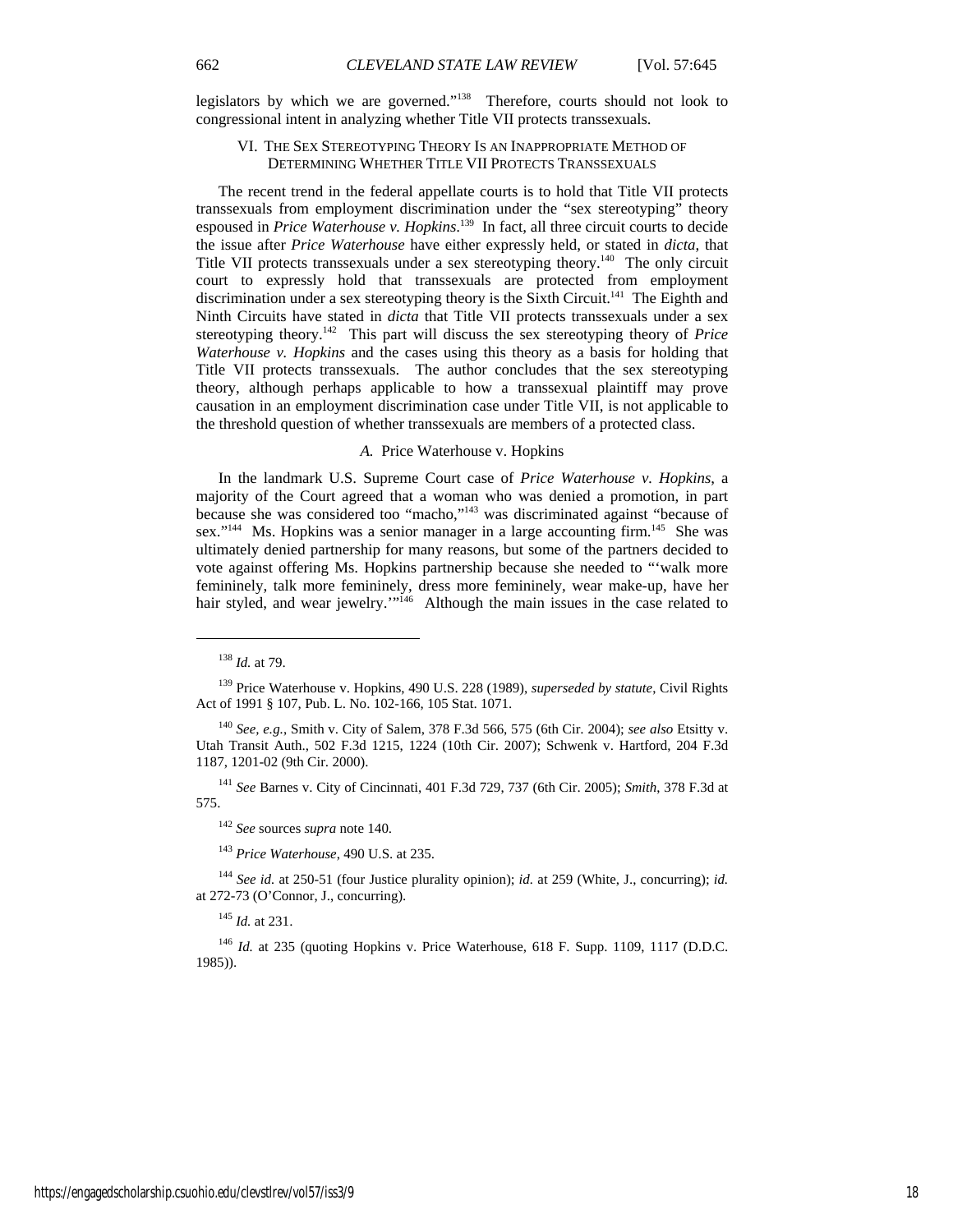causation $147$  and the burden of proof in a mixed-motives case  $148$  under Title VII, there was also an issue of whether discrimination because of a failure to conform to gender stereotypes constituted discrimination "because of sex."<sup>149</sup> As to this latter issue, the Court stressed that "we are beyond the day when an employer could evaluate employees by assuming or insisting that they matched the stereotype associated with their group."150 Therefore, an employee is discriminated against "because of sex" where the employer makes an adverse employment decision because of that employee's failure to act in a manner consistent with the employee's sex.<sup>151</sup>

#### *B.* Schwenk v. Hartford

*Schwenk* was the first case to apply the *Price Waterhouse* sex stereotyping theory in the context of transsexuals.152 *Schwenk* involved an MTF transsexual's claim against a prison guard under the Gender Motivated Violence Act (GMVA).<sup>153</sup> The Ninth Circuit read the relevant provisions of the GMVA as being analogous with Title VII's prohibition against discrimination because of sex.154 The court then went on to say that

The initial judicial approach taken in cases such as *Holloway* has been overruled by the logic and language of *Price Waterhouse*. In *Price Waterhouse* . . . the Supreme Court held that Title VII barred not just discrimination based on the fact that Hopkins was a woman, but also discrimination based on the fact that she failed "to act like a woman" that is, to conform to socially-constructed gender expectations. What matters, for purposes of this part of the *Price Waterhouse* analysis, is that in the mind of the perpetrator the discrimination is related to the sex of the victim: here, for example, the perpetrator's actions stem from the fact that he believed that the victim was a man who "failed to act like" one. Thus, under *Price Waterhouse*, "sex" under Title VII encompasses both sex that is, the biological differences between men and women—*and* gender. Discrimination because one fails to act in the way expected of a man or woman is forbidden under Title VII. . . . [B]oth [Title VII and the GMVA] prohibit discrimination based on gender as well as sex. Indeed, for

<sup>151</sup> *Id.*

 $\overline{a}$ 

152 Schwenk v. Hartford, 204 F.3d 1187, 1201 (9th Cir. 2000).

<sup>147</sup> *See id.* at 240-42.

<sup>148</sup> *See id.* at 245-46.

<sup>&</sup>lt;sup>149</sup> See id. at 250-51 (noting that the parties did not overtly dispute whether discrimination because of non-conformity with stereotypes of a particular sex constitutes discrimination "because of sex," but discussing the issue regardless).

<sup>150</sup> *Id.* at 251.

<sup>153</sup> *See id.* at 1192; *see also* 42 U.S.C. § 13981(b) (2006) *declared unconstitutional by* United States v. Morrison, 529 U.S. 598 (2000).

<sup>154</sup> *Schwenk*, 204 F.3d at 1201-02.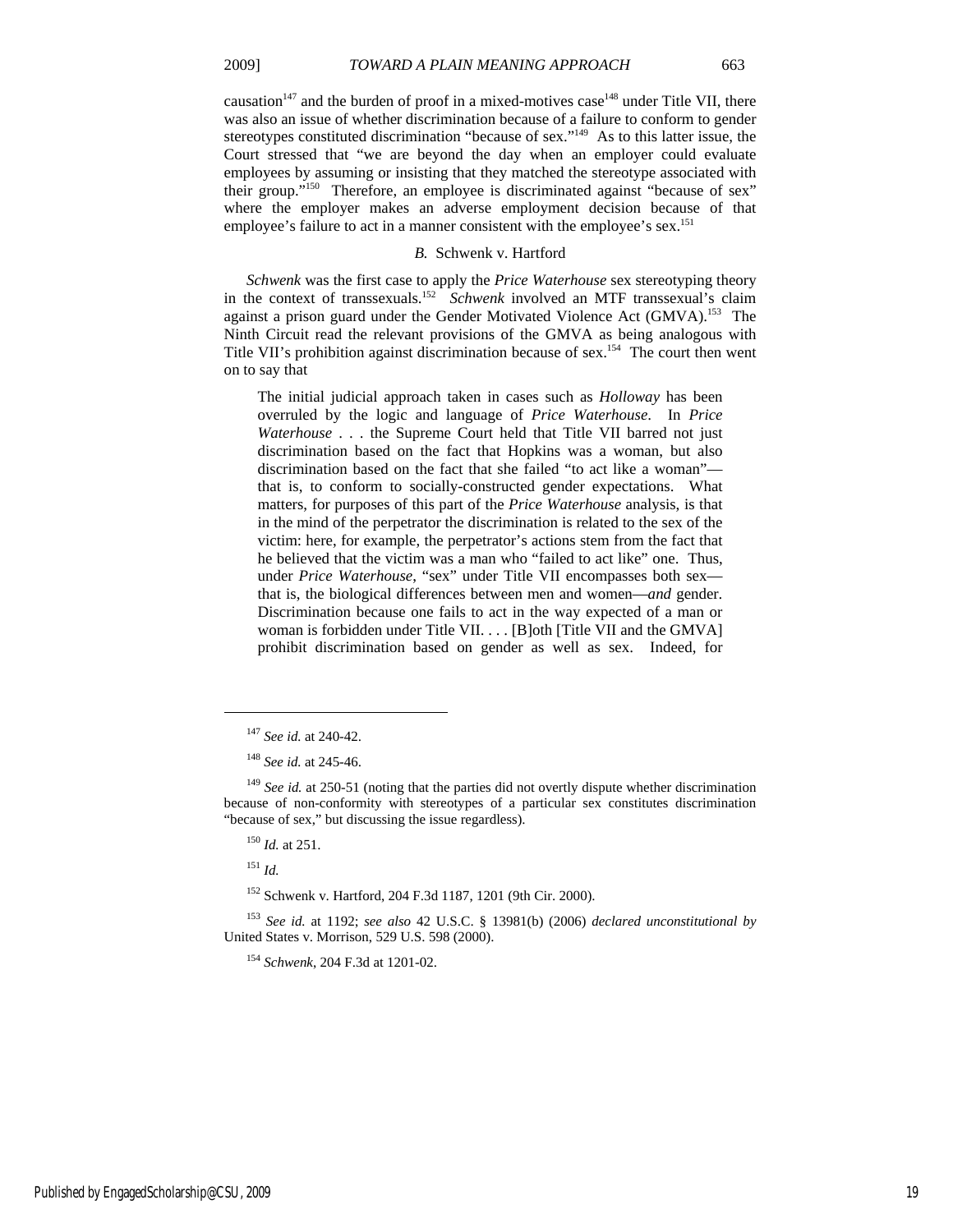purposes of these two acts, the terms "sex" and "gender" have become interchangeable.<sup>155</sup>

Schwenk ultimately held that the plaintiff's claim under the GMVA failed;<sup>156</sup> however, the dicta quoted above opened the door for other federal district and appellate courts to hold that Title VII protects transsexuals from employment discrimination.<sup>157</sup>

## *C.* Etsitty v. Utah Transit Authority

In *Etsitty*, the Eighth Circuit affirmed the district court's grant of summary judgment to an employer who terminated an MTF transsexual employee for expressing an intention to use women's restrooms before formally undergoing a sex change operation.<sup>158</sup> This was certainly a peculiar disposition considering the fact that the employer had no evidence that the plaintiff had ever actually used a women's restroom while at work.<sup>159</sup> The court, however, held that firing an MTF transsexual employee for merely expressing an intention to use a women's restroom while working constituted a legitimate, non-discriminatory reason for the adverse employment action.<sup>160</sup> In its analysis of whether Title VII protects transsexuals in the first instance, the court expressly rejected<sup>161</sup> the plaintiff's argument that "because a person's identity as a transsexual is directly connected to the sex organs she possesses, discrimination on this basis must constitute discrimination because of sex."162 However, the court "assume[d], without deciding" that Title VII protects transsexuals under a sex stereotyping theory.<sup>163</sup>

## *D.* Smith v. City of Salem

In *Smith*, the Sixth Circuit became the first, and thus far, the only, federal circuit court to expressly hold that Title VII protects transsexuals under a sex stereotyping theory.164 Relying on *Schwenk* and *Price Waterhouse*, the Sixth Circuit held that the transsexual plaintiff had stated a claim for relief under Title VII.165 *Smith* reasoned that "[s]ex stereotyping based on a person's gender non-conforming behavior is impermissible discrimination, irrespective of the cause of that behavior; a label such as 'transsexual,' is not fatal to a sex discrimination claim where the victim has

 $\overline{a}$ 

<sup>159</sup> *See id.*

<sup>165</sup> *Id.* at 573-75.

<sup>&</sup>lt;sup>155</sup> *Id.* (citation omitted) (footnote omitted).

<sup>156</sup> *Id.* at 1205.

<sup>157</sup> *See, e.g.*, Smith v. City of Salem, 378 F.3d 566, 573 (6th Cir. 2004).

<sup>158</sup> *See* Etsitty v. Utah Transit Auth., 502 F.3d 1215, 1224-26 (10th Cir. 2007).

<sup>160</sup> *Id.* at 1224-25.

<sup>161</sup> *See id.* at 1222.

<sup>162</sup> *Id.* at 1221.

<sup>163</sup> *Id.* at 1224.

<sup>164</sup> *See* Smith v. City of Salem, 378 F.3d 566, 574-75 (6th Cir. 2004).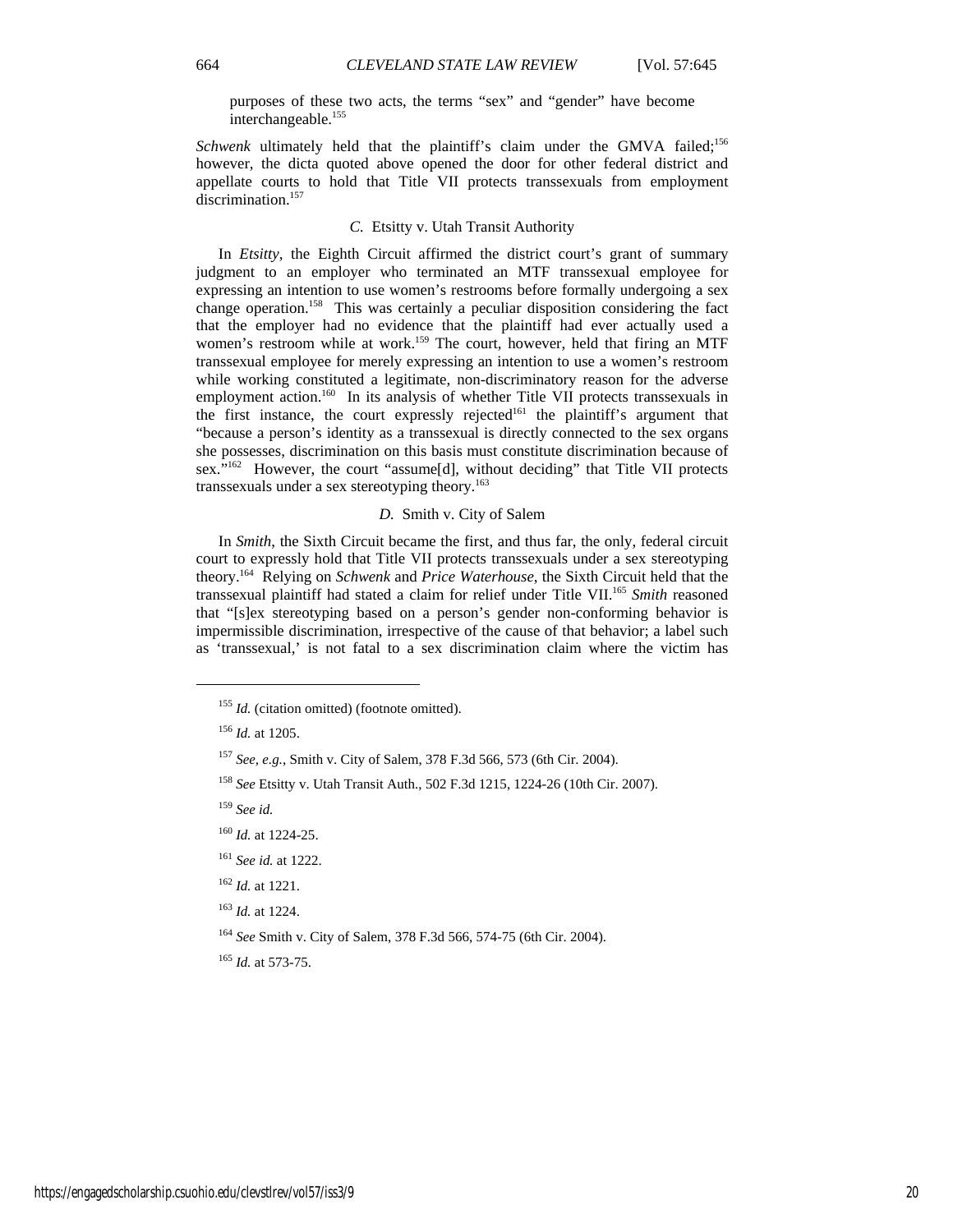suffered discrimination because of his or her gender non-conformity."<sup>166</sup> The plaintiff in *Smith* was an MTF transsexual whose employer suspended her shortly after she informed her supervisor of her diagnosis with, and treatment for, Gender Identity Disorder.<sup>167</sup> Notably, the court in *Smith* operated on the premise that transsexuals are, in fact, of the sex that they were assigned at birth.<sup>168</sup> From this premise, it becomes rather obvious that a transsexual is the epitome of somebody who does not conform to the stereotypes associated with the group to which doctors assigned that individual upon birth.<sup>169</sup> Therefore, discrimination against transsexuals is an easily recognizable form of sex stereotyping that constitutes impermissible discrimination under Title VII.<sup>170</sup>

This all makes perfect sense if, and only if, one accepts the court's premise that transsexuals are of the sex that they were assigned at birth. This premise is arguably factually inaccurate, $171$  but more importantly, it is bad policy to regard transsexuals as members of the sex to which they were assigned at birth.<sup>172</sup> As to the factual inaccuracy of this premise, "Medical literature recognizes that: Gender Identity Disorder . . . is not meant to describe a child's nonconformity to stereotypic sex-role behavior as, for example, in 'tomboyishness' in girls or 'sissyish' behavior in boys. Rather, it represents a profound disturbance of the individual's sense of identity with regard to maleness or femaleness."173 In addition, transsexuals *do* conform to gender stereotypes;174 in fact, as part of the treatment for transsexualism, they are *required* to conform to gender stereotypes.<sup>175</sup> In *Price Waterhouse*, the plaintiff was a woman who identified as a woman, but whose *behavior* resembled that of a man.<sup>176</sup> In the case of an MTF transsexual, you have a *woman* who identifies *and acts* like a woman,177 but whose *body parts* resemble those of a man.

There are two policy problems with operating from the premise that transsexuals belong to the sex to which they were assigned at birth. First, this sort of conceptualization feeds right into the mindset of a transphobic. Remember that transphobia stems from a belief that transsexuals are deceptive and cannot be trusted

 $\overline{a}$ 

<sup>171</sup> *See* Schroer v. Billington, 424 F. Supp. 2d 203, 210 (D.D.C. 2006).

<sup>172</sup> *See generally*, Vade, *supra* note 21, at 296-97.

<sup>173</sup> *Schroer*, 424 F. Supp. 2d at 210 (quoting AMERICAN PSYCHIATRIC ASSOCIATION, DIAGNOSTIC AND STATISTICAL MANUAL OF MENTAL DISORDERS 564 (4th ed. 1994)).

<sup>174</sup> *Id.* at 211.

<sup>175</sup> *See The Harry Benjamin Int'l Gender Dysphoria Ass'n*, *supra* note 18, at 3.

<sup>176</sup> *See* Price Waterhouse v. Hopkins, 490 U.S. 228, 235 (1989), *superseded by statute*, Civil Rights Act of 1991 § 107, Pub. L. No. 102-166, 105 Stat. 1071.

<sup>177</sup> *See Schroer*, 424 F. Supp. 2d at 210-11.

<sup>166</sup> *Id.* at 575.

<sup>167</sup> *Id.* at 568-69.

<sup>168</sup> *See, e.g.*, *id.* at 572, 574 (referring to the plaintiff as "he" and referring to the plaintiff's complaint as "his" complaint).

<sup>169</sup> *See id.* at 574.

<sup>170</sup> *See id.* at 574-75.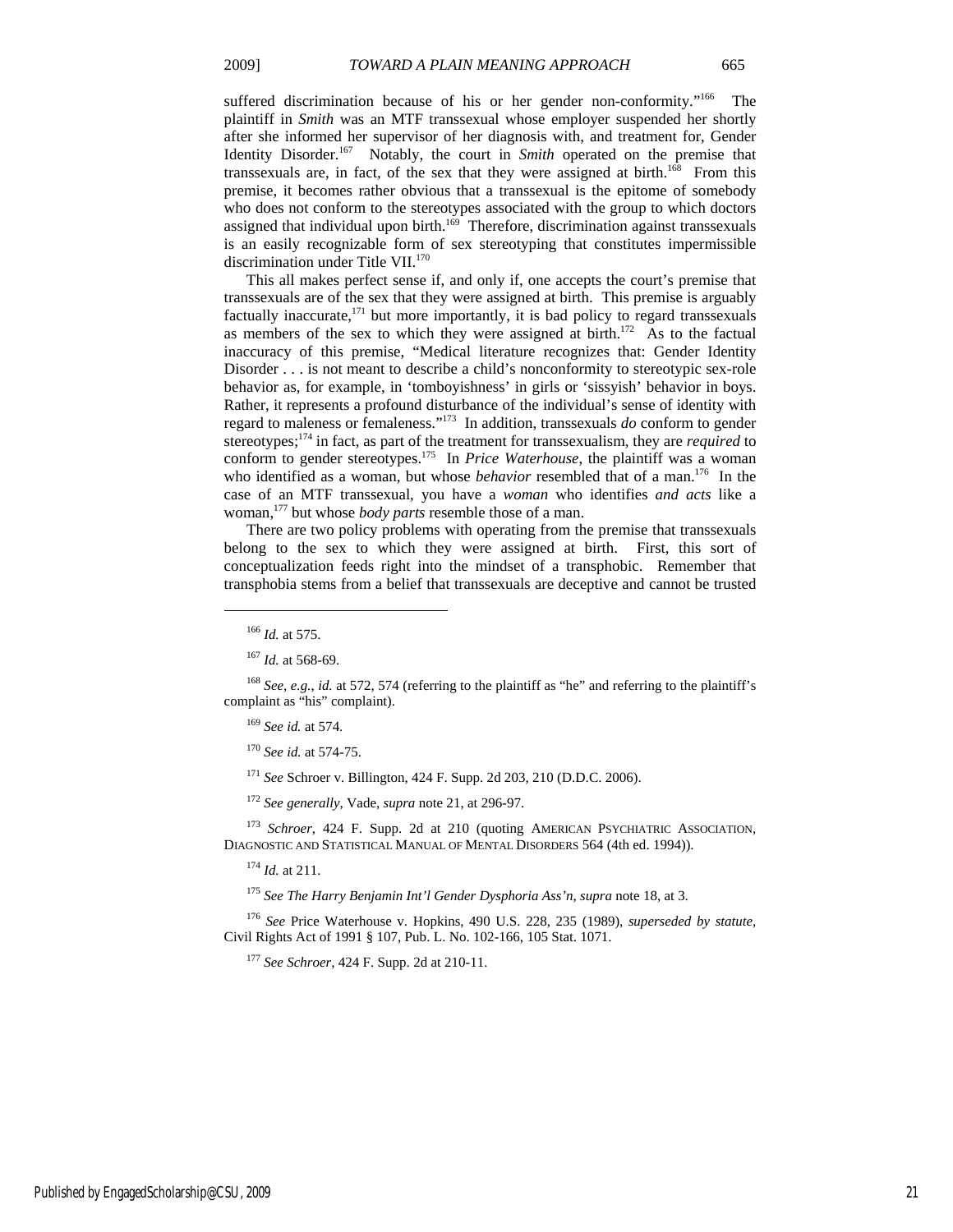because they do not identify with the doctor-declared "truth" that is their sex assigned at birth.<sup>178</sup> Therefore, a court giving credence to this doctor-declared "truth" engages in a subtle form of communication, which allows transphobic people to carry on in their bigotry.

Second, saying that transsexuals belong to the sex to which they were assigned at birth requires plaintiffs in a Title VII claim to plead, and admit that they belong to, that sex, even though they do not themselves believe that they belong to that sex. Such a pleading requirement may create collateral consequences for the transsexual plaintiff that the Sixth Circuit probably did not have in mind when it held that Title VII protects transsexuals under a sex stereotyping theory. For example, say a preoperative MTF transsexual in Ohio is fired and files a suit under Title VII. According to *Smith*, the plaintiff must plead that she is a man, and that she was discriminated against for failing to conform to stereotypical masculine behavior.<sup>179</sup> Later in life, after the same person has undergone sexual reassignment surgery, she falls in love and seeks to marry to a man. But wait! There is public record where the same woman who now seeks to marry a man *admitted* that she was, indeed, a man. Will the marriage be valid?<sup>180</sup> When the husband dies, will the wife be able to share in his estate?<sup>181</sup> All of these potential collateral issues could be avoided if courts give credence to the plaintiff's self-identified sex, rather than the doctor-assigned sex.

Before moving on, the author would like to clear up any potential confusion in this discussion. It is quite conceivable, maybe even likely, that an employer would view an MTF transsexual employee as a man, and then take an adverse employment action against that employee for failing to conform with the employer's stereotypes about how men should act. Since the employer's subjective intent in deciding whether to make an adverse employment decision is what matters, $182$  it may seem difficult to understand how the sex stereotyping theory would not apply. However, as a threshold matter, the plaintiff in a Title VII case must prove that he or she is a member of a protected class.<sup>183</sup> It is in this context that the author argues that the sex stereotyping theory from *Price Waterhouse* should not apply. An MTF transsexual plaintiff is a member of a protected class because she is a woman, despite what doctors, employers, and everybody else in society may think. Even if one chooses to classify an MTF transsexual as a man, that individual would still be a member of a protected class under Title VII because Title VII protects everybody.<sup>184</sup> If the employer fires her (the MTF plaintiff) for failing to be "manly," then presumably, the sex stereotyping rule would enter its way into the analysis of whether the employer's reason for making the adverse employment decision gives rise to liability

<sup>178</sup> *See* Vade, *supra* note 21, at 287-88.

<sup>179</sup> *See supra* notes 167-68 and accompanying text.

<sup>180</sup> *See* OHIO CONST. art. XV, § 11 ("Only a union between one man and one woman may be a marriage valid in or recognized by this state and its political subdivisions.").

<sup>181</sup> *See, e.g.*, *In re* Estate of Gardiner, 42 P.3d 120, 121-22 (Kan. 2002).

<sup>182</sup> *See supra* notes 47-54 and accompanying text.

<sup>183</sup> *See* McDonnell Douglas Corp. v. Green, 411 U.S. 792, 802 (1973).

<sup>184</sup> *See* Newport News Shipbuilding & Dry Dock Co. v. EEOC, 462 U.S. 669, 682 (1983).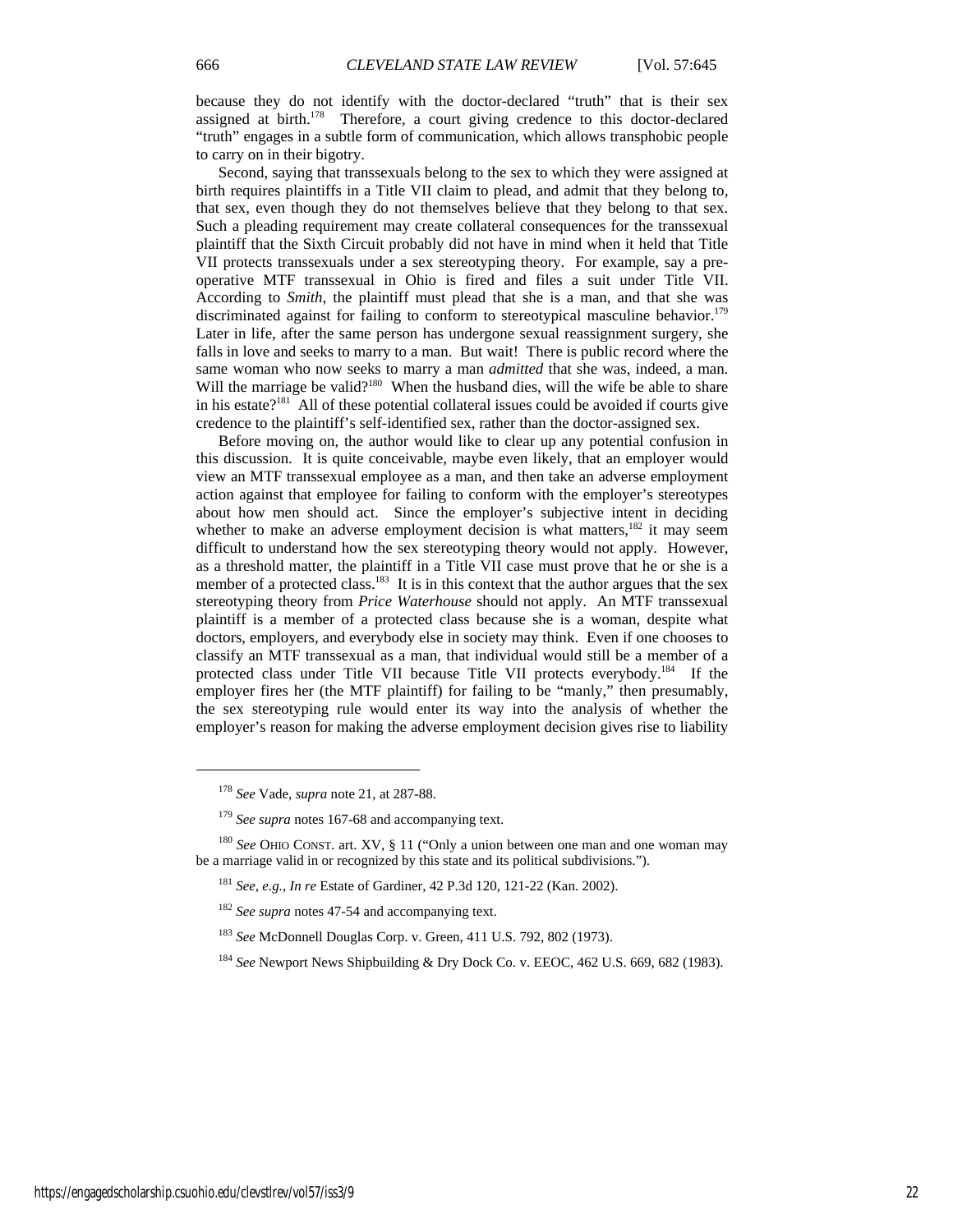under Title VII. $^{185}$  If the termination is, instead, for failure to look like a woman or for failure to be born with female genetalia, then presumably, there would still be discrimination "because of sex," but the sex stereotyping rule would not apply in such cases. The sex stereotyping rule is nothing more then one of the many ways in which a plaintiff can show that he or she was discriminated against "because of sex."

*Price Waterhouse* was not a case where Ms. Hopkin's status as a member of a protected class was at issue.<sup>186</sup> Yet, circuit courts often misapply the "logic and language" of *Price Waterhouse* in analyzing whether a transsexual plaintiff who brings a claim under Title VII is a member of a protected class.<sup>187</sup> This misapplication of the sex stereotyping theory likely results from the history of the case law interpreting Title VII, which initially held that transsexuals are not members of a protected class because Congress did not intend to protect transsexuals when enacting Title VII.<sup>188</sup> Indeed, it makes more sense to analyze Title VII protection of transsexuals under the "protected class" prong of the plaintiff's *prima facie* case if using a congressional intent approach. However, under a sex stereotyping approach, one must first assume that transsexuals are members of a protected class because the sex stereotyping rule only applies in analyzing whether the employer's reason(s) for taking an adverse employment action constitute(s) discrimination "because of sex."189 *Price Waterhouse* relates to proof of causation and has nothing to do with the separate issue of whether the plaintiff is a member of a protected class.<sup>190</sup>

## VII. COURTS SHOULD ANALYZE WHETHER TITLE VII PROTECTS TRANSSEXUALS BY LOOKING TO THE PLAIN MEANING OF THE STATUTE

Statutory analysis both begins and ends with the plain meaning of the words that the Legislature has chosen to employ.<sup>191</sup> In the context of Title VII, the statute prohibits discrimination in the "compensation, terms, conditions or privileges of employment, because of . . . sex."<sup>192</sup> As noted before, given the total lack of legislative history regarding the meaning of the word "sex,"193 courts are left with nothing to analyze but the plain meaning of this seemingly simple and straightforward word. Using such a plain meaning approach, courts have come to opposite conclusions as to whether "sex" also includes a "sex change." This part will discuss three cases in which the court used a plain meaning approach to determine whether Title VII protects transsexuals, and concludes that the word "sex"

<sup>190</sup> *Id.*

<sup>185</sup> *See supra* notes 144-50 and accompanying text.

<sup>186</sup> *See generally* Price Waterhouse v. Hopkins, 490 U.S. 228 (1989).

<sup>187</sup> *See, e.g.*, Etsitty v. Utah Transit Auth., 502 F.3d 1215, 1222-24 (10th Cir. 2007).

<sup>188</sup> *See, e.g.*, Ulane v. E. Airlines, Inc., 742 F.2d 1081, 1084 (7th Cir. 1984).

<sup>189</sup> *See generally Price Waterhouse*, 490 U.S. 228.

<sup>191</sup> *See* Oncale v. Sundowner Offshore Servs., Inc., 523 U.S. 75, 79 (1998) ("[I]t is ultimately the provisions of our laws rather than the principal concerns of our legislators by which we are governed.").

<sup>192</sup> *See* 42 U.S.C. § 2000e-2(a)(1) (2006).

<sup>193</sup> *See Ulane*, 742 F.2d at 1084-85.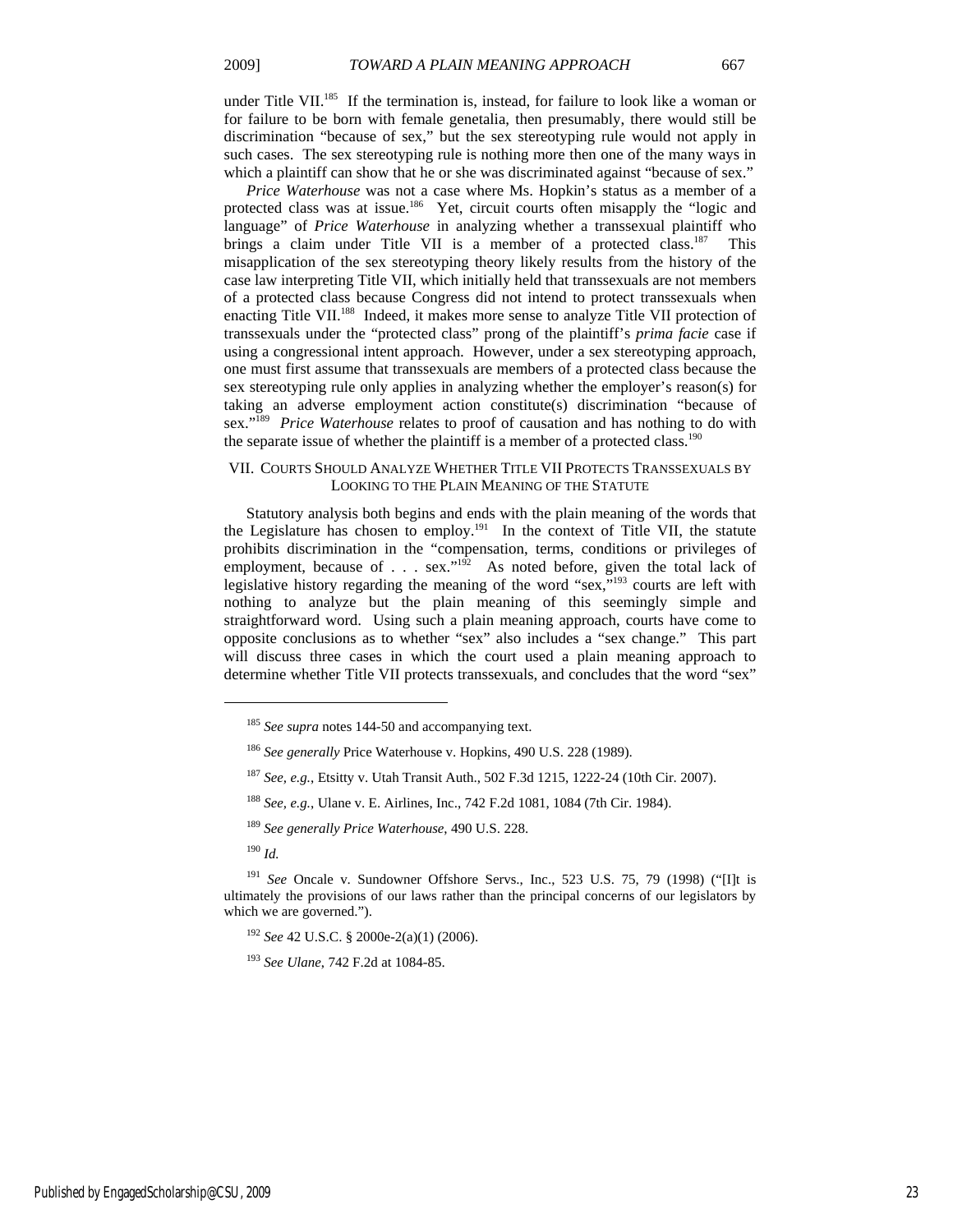should be construed liberally to include discrimination against transsexuals because they are transsexuals.

## *A.* Ulane v. Eastern Airlines *(Ulane I)*

In *Ulane I*, the United States District Court for the Northern District of Illinois held "that the term, 'sex,' as used in any scientific sense and as used in [Title VII] can be and should be reasonably interpreted to include among its denotations the question of sexual identity and that, therefore, transsexuals are protected by Title VII."<sup>194</sup> The court explicitly refused to make any assumptions about what Congress intended when using the word "sex," or to draw any conclusions from the scant legislative history on the addition of the word "sex" to the statute.<sup>195</sup> The court's reasoning was simple and straightforward; the MTF transsexual plaintiff was terminated from her employment because she had an operation whereby her male genitalia were medically converted into female genitalia, $^{196}$  and termination for such a reason was "literally" discrimination because of sex.<sup>197</sup>

## *B.* Schroer v. Billington

In *Schroer*, the United States District Court for the District of Columbia revisited the decision in *Ulane I* and held that "discrimination against transsexuals *because they are transsexuals* is 'literally' discrimination 'because of . . . sex.'"<sup>198</sup> The court distinguished the line of cases applying the sex stereotyping theory from *Price Waterhouse* by noting that

Schroer is not seeking acceptance as a man with feminine traits. She seeks to express her female identity, not as an effeminate male, but as a woman. She does not wish to go against the gender grain, but with it. She has embraced the cultural mores dictating that "Diane" is a female name and that women wear feminine attire. The problem she faces is not because she does not conform to the Library's stereotypes about how men and women should look and behave—she adopts those norms. Rather, her problems stem from the Library's intolerance toward a person like her, whose gender identity does not match her anatomical sex.<sup>199</sup>

*Schroer* is the only case to date which scratches beneath the surface of the post *Price Waterhouse* case law interpreting Title VII to come to the right conclusion. Moreover, *Schroer* is the only case to embrace the self-identification notion of sex and to operate from the premise that transsexuals belong to the sex with which they identify themselves.

<sup>194</sup> Ulane v. E. Airlines, Inc., 581 F. Supp. 821, 825 (N.D. Ill. 1983).

<sup>195</sup> *See id.*

<sup>196</sup> *See id.* at 828-38.

<sup>197</sup> *Id.* at 825.

<sup>198</sup> Schroer v. Billington, 424 F. Supp. 2d 203, 212 (D.D.C. 2006).

<sup>199</sup> *Id.* at 211-12.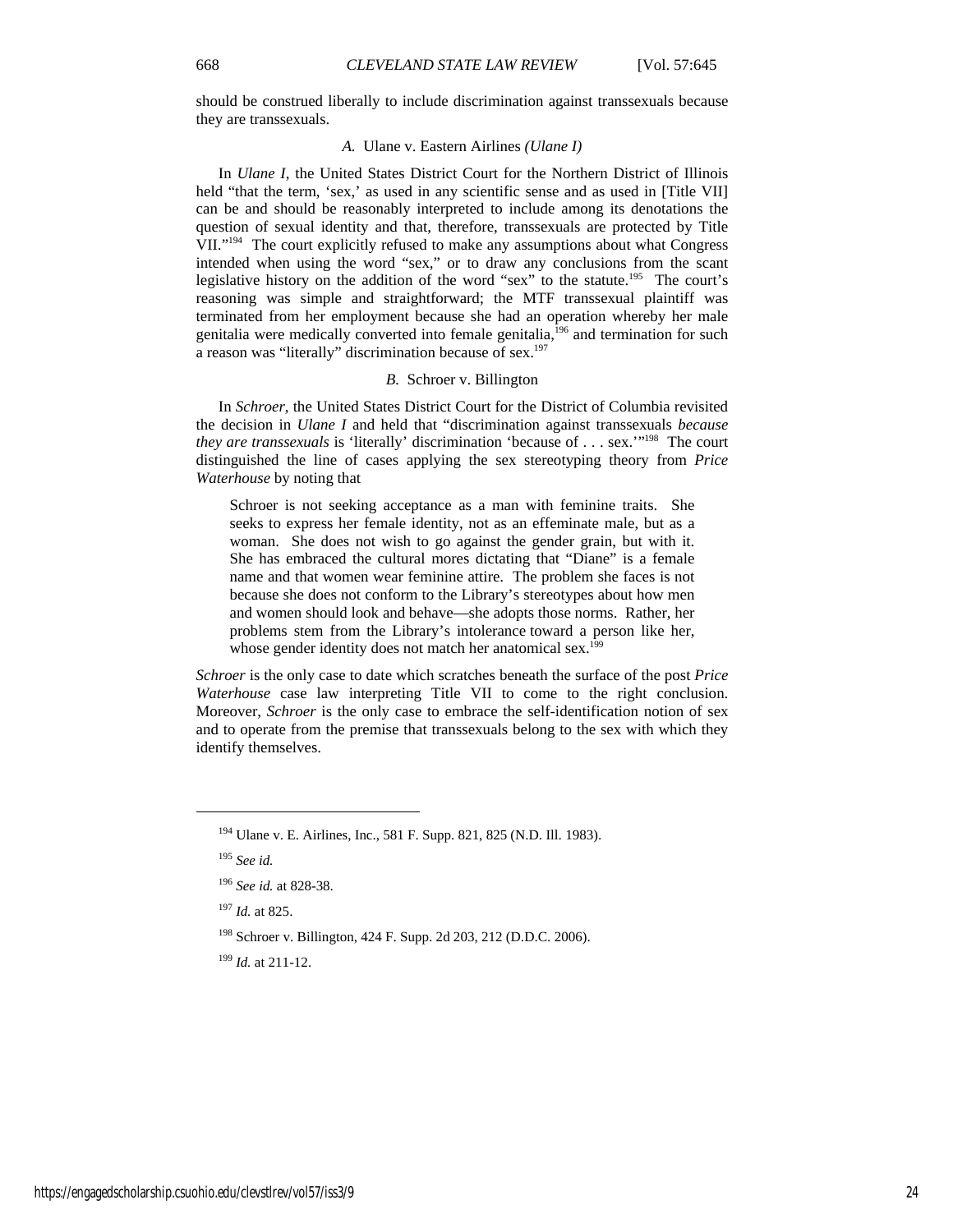#### *C.* Etsitty v. Utah Transit Authority

In *Etsitty*, the plaintiff made two arguments in support of the finding that transsexuals were members of a protected class: the first argument was that the plain meaning of the statute protects transsexuals as transsexuals,<sup>200</sup> and the second argument was that Title VII protects transsexuals under a sex stereotyping theory.201 As to the first argument, the court held that Title VII "protection extends to transsexual employees only if they are discriminated against because they are male or because they are female." $202$  In so holding, the court noted that "[s]cientific research may someday cause a shift in the plain meaning of the term 'sex' so that it extends beyond the two starkly defined categories of male and female."<sup>203</sup> Apart from the fact that there is scientific research recognizing that sex extends beyond the male-female binary, $204$  to the author fails to understand how or why science could change the "plain meaning" of the word "sex." Moreover, as has been previously stated, if courts give credence to the transsexual's self-identification of his or her sex, then the issue will never be whether a transsexual plaintiff is a member of a protected class (since transsexuals identify themselves as either being male or female), but rather whether the employer terminated the plaintiff "because of sex."

This is not to say that the *Etsitty* approach is illogical. To the contrary, it makes sense to narrowly interpret "discrimination because of sex" as meaning discrimination against men because they are men or women because they are women. However, it also makes sense to broadly interpret "discrimination because of sex" as meaning discrimination against men because they are perceived as being women or discrimination against women because they are perceived as being men. Many courts have said that "Title VII is a remedial statute which should be liberally construed."205 Therefore, there is no reason to interpret the word "sex" narrowly absent any indication that Congress intended otherwise when enacting the statute.

#### VIII. CONCLUSION

If employment discrimination law is intended to protect people from discrimination based on immutable characteristics, then the law ought to protect transsexuals. The best way to protect transsexuals from employment discrimination is through legislative means. Legislation can protect a broad range of transgendered people, and the Legislature is better equipped than courts to resolve all the policy issues that may arise by granting transsexuals protection from employment discrimination.

However, Title VII should also be interpreted as protecting transsexuals. In the end, law is nothing more and nothing less than the government's attempt to create rules and policies intended to curb behavior and realize justice through the use of words. These words must be given their plain meaning unless otherwise defined.

<sup>203</sup> *Id.*

 $\overline{a}$ 

<sup>204</sup> *See, e.g.*, *Schroer*, 424 F. Supp. 2d at 213 n.5.

<sup>200</sup> *See* Etsitty v. Utah Transit Auth., 502 F.3d 1215, 1221-22 (10th Cir. 2007).

<sup>201</sup> *See Etsitty*, 502 F.3d at 1222-24.

<sup>202</sup> *Id.* at 1222.

<sup>205</sup> *See, e.g.*, *Etsitty*, 502 F.3d at 1220.